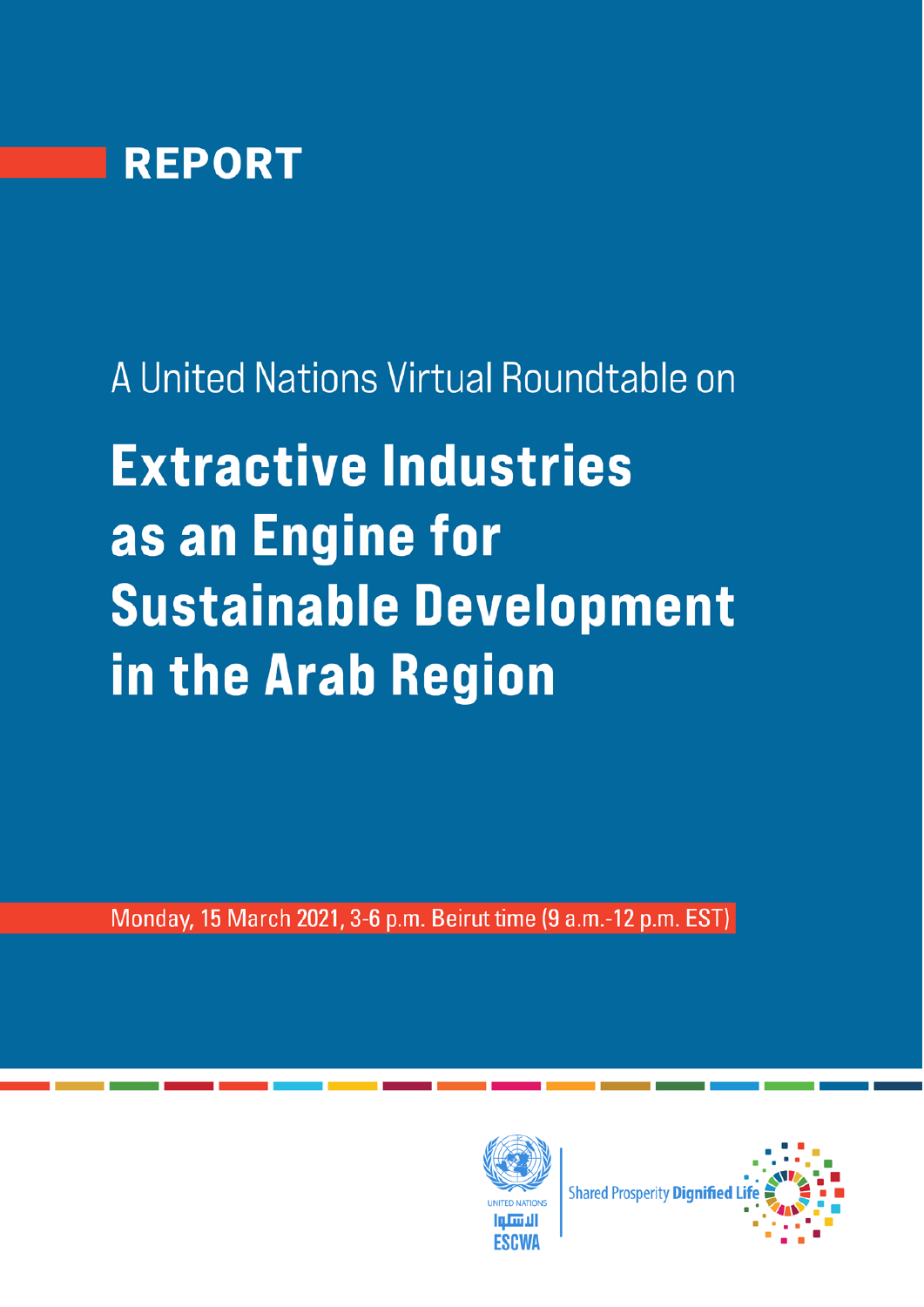## Executive Summary

Extractive Industries (EI) have been the bedrock of economic development for many countries in the Arab region. Going forward, EI will need to adapt not only to continue meeting global and regional demands but also to ensure they remain an engine for sustainable development.

The Arab region stands to face some of the worst effects from climate change, including higher than global average temperature rises and is amongst the most water-scarce regions in the world. The diverse panellists, therefore, attempted to tackle some of the pivotal challenges and opportunities awaiting the Arab region covering three broad themes: 1) Financing for development, natural resource management and diversification; 2) Green and circular economy, technology and innovation; and 3) Socio-environmental sustainability and a just transition to sustainable systems.

The recent crisis exposed the vulnerabilities in the region, but the panellists alluded to opportunities to reform, restructure economies, diversify and explore uncharted realms both geographically and at the sector level. Priorities will need to be aligned with the Sustainable Development Goals (SDG) to foster greater social inclusion, empowerment of women and provide quality jobs for the growing young population.

Extractive industries are challenged in competition with other sectors for financial resources, attracting the private sector despite potentially low returns, uncertainty of the industry, reputational damage that in turn has adversely affected human resource capital and finally funding for innovation and technology to keep pace and address environmental concerns and sustainability.

A green and circular economy demands an appropriate balance between new technology deployment and consumption and energy efficiency measures. A diversified approach will ensure that there is no reliance on one technology, thus de-risking the path to carbon neutrality.

The Arab region is suitably positioned to take the lead in international forums to drive carbon neutrality both regionally and globally. Resources in the region have been instrumental for developing economies and in addressing key human indicators, and these resources should be used in line with global targets. Otherwise, extractive industries risk having a swathe of stranded assets, losing human capital and achieving lacklustre growth at best. Instead, extractive industries should be transformed as a positive engine for sustainable development.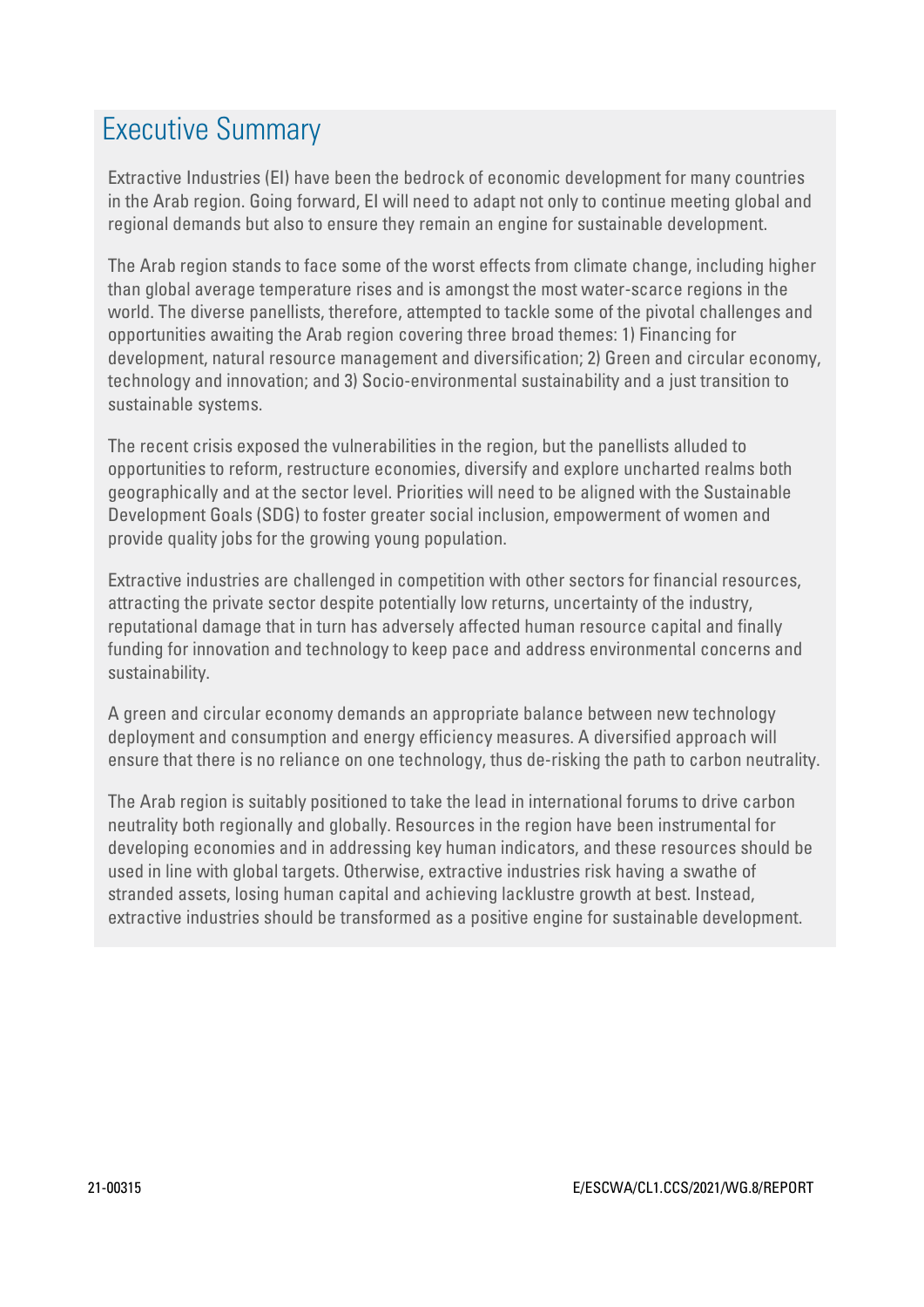## CONTENTS

| II. |                                                                                    | $1 - 33$  | 5  |
|-----|------------------------------------------------------------------------------------|-----------|----|
|     | B. Financing for development, natural resource management                          | $1-8$     | 5  |
|     |                                                                                    | $9 - 14$  | 7  |
|     |                                                                                    | $15 - 22$ | -9 |
|     | D. Socio-environmental sustainability and a just transition to sustainable systems | $23 - 29$ | 10 |
|     |                                                                                    | $30 - 33$ | 12 |
|     |                                                                                    |           | 14 |
|     |                                                                                    |           | 18 |
|     |                                                                                    |           | 20 |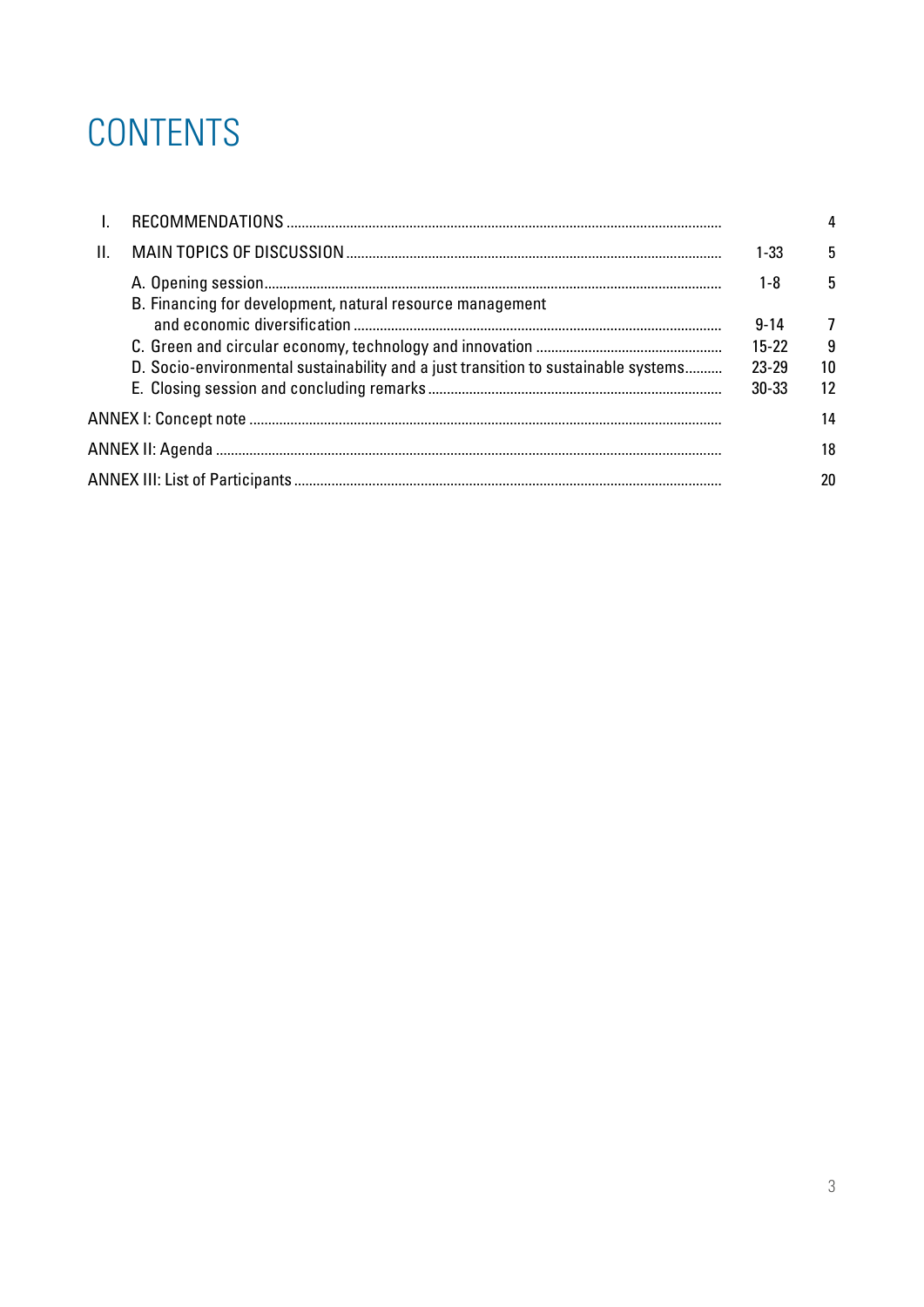## <span id="page-3-0"></span>I. RECOMMENDATIONS

- A. Adopt forward-looking approaches that consider economic, environmental and social impacts, underpinned by financial initiatives that support small and mediumsized enterprises (SME), gender and community programmes, women's access to capital and more flexible green jobs markets that create opportunities for the region's highly educated youth.
- B. Governments must engage in adopting taxonomies that are aligned with its circumstances but are credible internationally, meaning Environmental, Social, and Corporate Governance (ESG) criteria that are transparent, encourage accountability and are aligned with the Arab region's specific circumstances.
- Accelerate the adoption of a Circular Carbon Economy framework (CCE) to address carbon management throughout the value chain and its lifecycle towards a more sustainable and equitable development path.
- D. Strengthen the supply chain through **vertical integration** to ensure the value of each unearthed particle is maximised, requiring the appropriate transfer of technology to support carbon-neutral objectives.
- Utilise international and regional financial institutions to build and diversify project development pipelines, by injecting liquidity into the system and scaling up concessional finance. This will require debt suspensions and operationalising a long-term Debt Swap Mechanism (DSM) including debt for financial swaps and debt

for nature, allowing countries to reallocate finances for sustainable development initiatives.

- **F.** Build fiscal buffers that reduce deficits and restore fiscal sustainability (in preparation for shocks) for a more resilient economy. This includes the development of a tax base, engaging in value-added tax (VAT) reform and creating an income tax. These will make industries more efficient, reduce dependence on extractive revenues and diversify economies into sectors of the future such as technology and net-zero to broaden the revenue base.
- Address distortionary price mechanisms through the appropriate removal of energy subsidies, the introduction of carbon emission taxes, and incentives for clean technologies such as renewable energy for extraction and carbon capture, utilisation and storage (CCUS).
- Develop sustainable consumption models and implement regulatory frameworks that account for interlinkages between extractive industries and other sectors in the economy, as well as opportunities for synergies both inside and outside the region. This includes establishing a supreme council on sustainable energy that comprises stakeholders from generation to peripheral use sectors such as water, industry, buildings and transport. Energy transition funds are needed to target energy efficiency, renewable energy and sustainability to build a real economy with knowledge and research and development at its centre.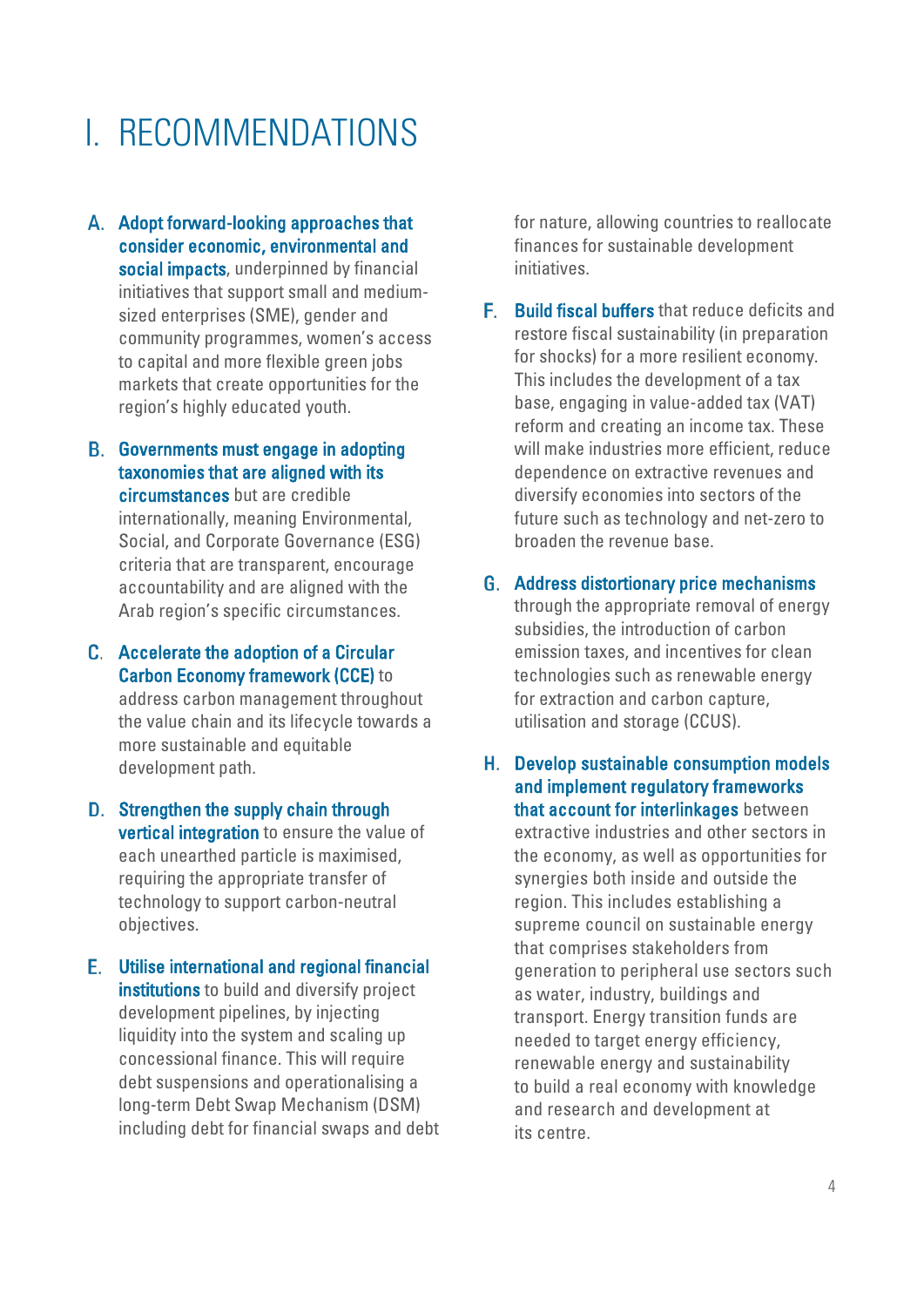- L. Increase coordination between the private sector, multilateral development banks and governments to de-risk investments and increase financing for projects in lowincome countries and countries in conflict, and encourage long-term finance to ensure stable pathways for the sector.
- J. Strengthen the judicial system and anticorruption laws to address revenue mismanagement and illicit financial flows. This will require the introduction of effective internal controls relevant to revenue collection, management and spending, data transparency initiatives, the promotion of due diligence and proactive compliance with companies that countries work with and building capacities on the national side.
- Align global and regional targets and build capacities to address mutual goals. Interregional partnerships and partnerships between governments and the private sector are needed for coordinated strategies, appropriate resource mobilisation, suitable transfer of technology and knowledge sharing and building institutional capacities for effective implementation.
- L. Follow a collaborative approach between investor and government, ensuring simplicity in fiscal design and fiscal stability to remove barriers for private sector entry, and encourage greater levels of investment in technology and human capital needed for the energy transition and achieving net-zero targets.
- M. Enhance global collaboration to realise breakthroughs and innovations in natural sciences and advances in the applied (CCUS, hydrogen and synthetic fuels, manufacturing, artificial intelligence, data analytics and others) to reach ambitious neutrality targets.
- Alleviate uncertainties or associated geopolitical concerns by embedding stabilising factors including geographical coverage and regional connectivity. This could be through the development of a CCUS hub interconnected to the Gulf Cooperation Council (GCC) or a hydrogen pipeline that connects supplies to Europe, while at the same time improving regional energy security.

## <span id="page-4-0"></span>II. MAIN TOPICS OF DISCUSSION

## <span id="page-4-1"></span>A. Opening session

1. On 15 March 2021, the Office of the Deputy Secretary-General and the United Nations Economic and Social Commission for Western Asia (ESCWA) jointly convened the virtual roundtable "Extractive

Industries as an Engine for Sustainable Development in the Arab Region". Highlevel panellists and speakers included one royal prince, one prime minister and six ministers, senior representatives from intergovernmental organisations, regional commissions and government officials and member states and representatives from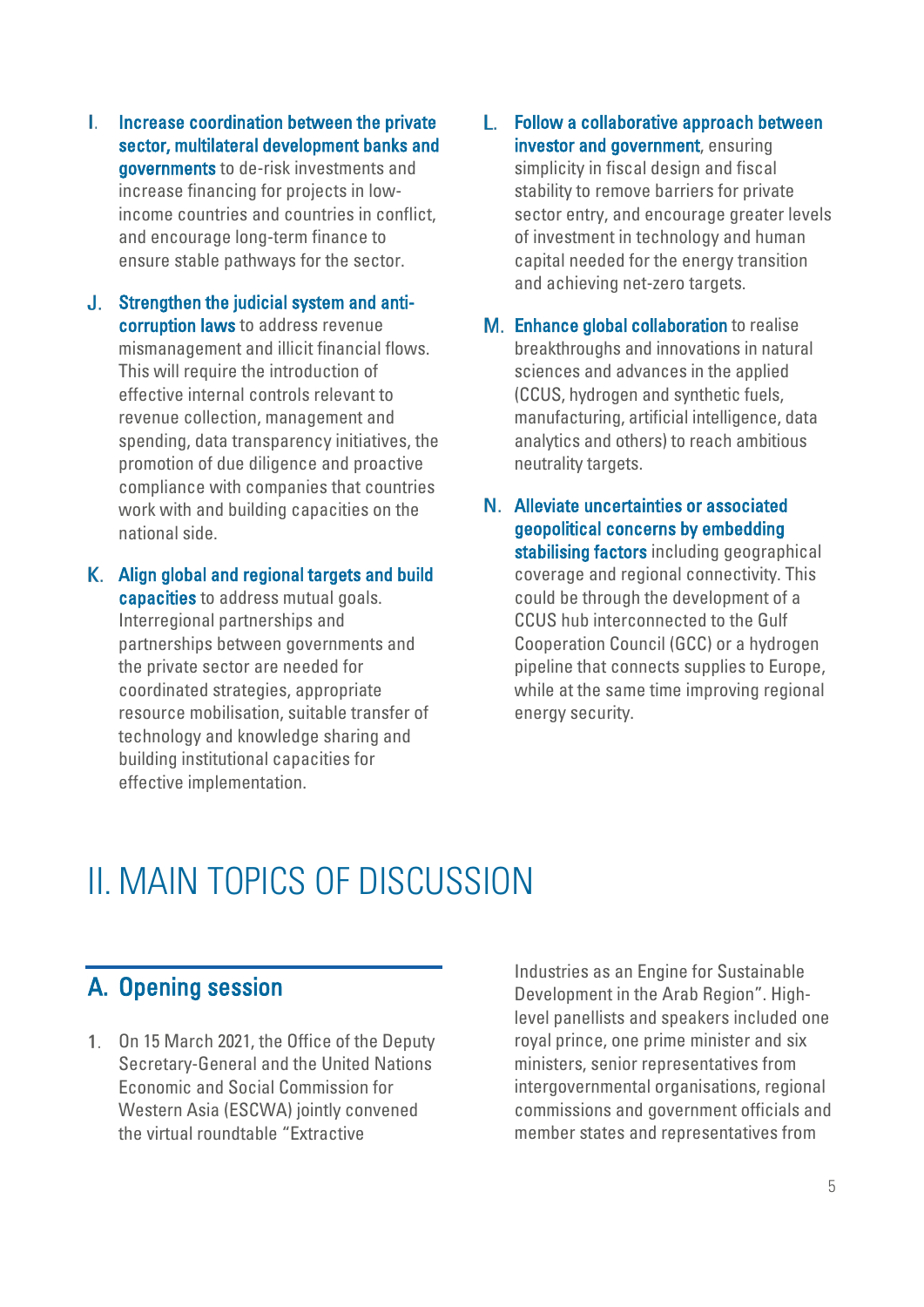academia, think tanks, research institutions, civil society and the private sector.

- 2. The meeting was opened by the Deputy Secretary-General, the Executive Secretary of ESCWA, HRH Saudi Energy Minister and the Prime Minister of Mauritania and concluded by the Secretary-General's Special Envoy on Financing the 2030 Agenda and the Deputy Executive Secretary of ESCWA.
- 3. In opening the session, the Deputy Secretary-General of the United Nations, Ms. Amina Mohammed, highlighted the historic importance of oil and gas revenues in accelerating economic growth through for example the financing of major infrastructural projects. But oil and gas exporters in the Arab region now faced challenges to support sustainable growth, address the expectations of the region's young and fast-growing populations and plan for a more resilient tomorrow. Nevertheless, the crisis also presents opportunities to undertake structural economic diversification and adopt principles of a circular economy, ensuring that public investments are economically sustainable and are translated into opportunities for social inclusion, empowerment of women and providing high-quality jobs for the educated youth.
- Among a series of recommendations, Ms. Amina Mohammed pointed to the need for reforms of commodity pricing as well as more trade and investment, improving access to finance and bolstering regulatory frameworks. Renewable energy in the region has picked up modestly, but the share of alternative sources of energy needs to be significantly increased to support industrial development and

sustainability, while creating alternative mechanisms that provide affordable energy and protect the poor.

- **5.** In her opening remarks, the Executive Secretary of ESCWA, Ms. Rola Dashti, shed light on the fiscal and budgetary pressures in the region due to the pandemic and the hurdles it faces including political resolve, finance and the need for inclusiveness and creating opportunities. Extractive industries therefore will play a critical role in reorienting priorities and aligning finance and policies with the SDGs and Paris Agreement to create an inclusive and sustainable future. The Arab region is characterised by climate risks exacerbating food and water vulnerabilities and increasingly affecting women and vulnerable groups.
- 6. Creating private investment opportunities, improving the business environment through the implementation of publicprivate partnership (PPP) models and good economic governance as well as capable and accountable institutions were among several priority actions singled out by Ms. Dashti. Moreover, engagement with non-state actors, civil society and businesses are needed to assist in shaping an inclusive economic transition that above all ensures intergenerational sustainable resource management, equitable and just distribution, and an inclusive economic transition.
- 7. HRH Prince Abdulaziz Al Saud highlighted the need for responsible production and referred to the kingdom's Vision 2030 as a reconciliation of what had been done in the past, intentions for the future and importantly how to learn from previous mistakes, transform the Kingdom, drive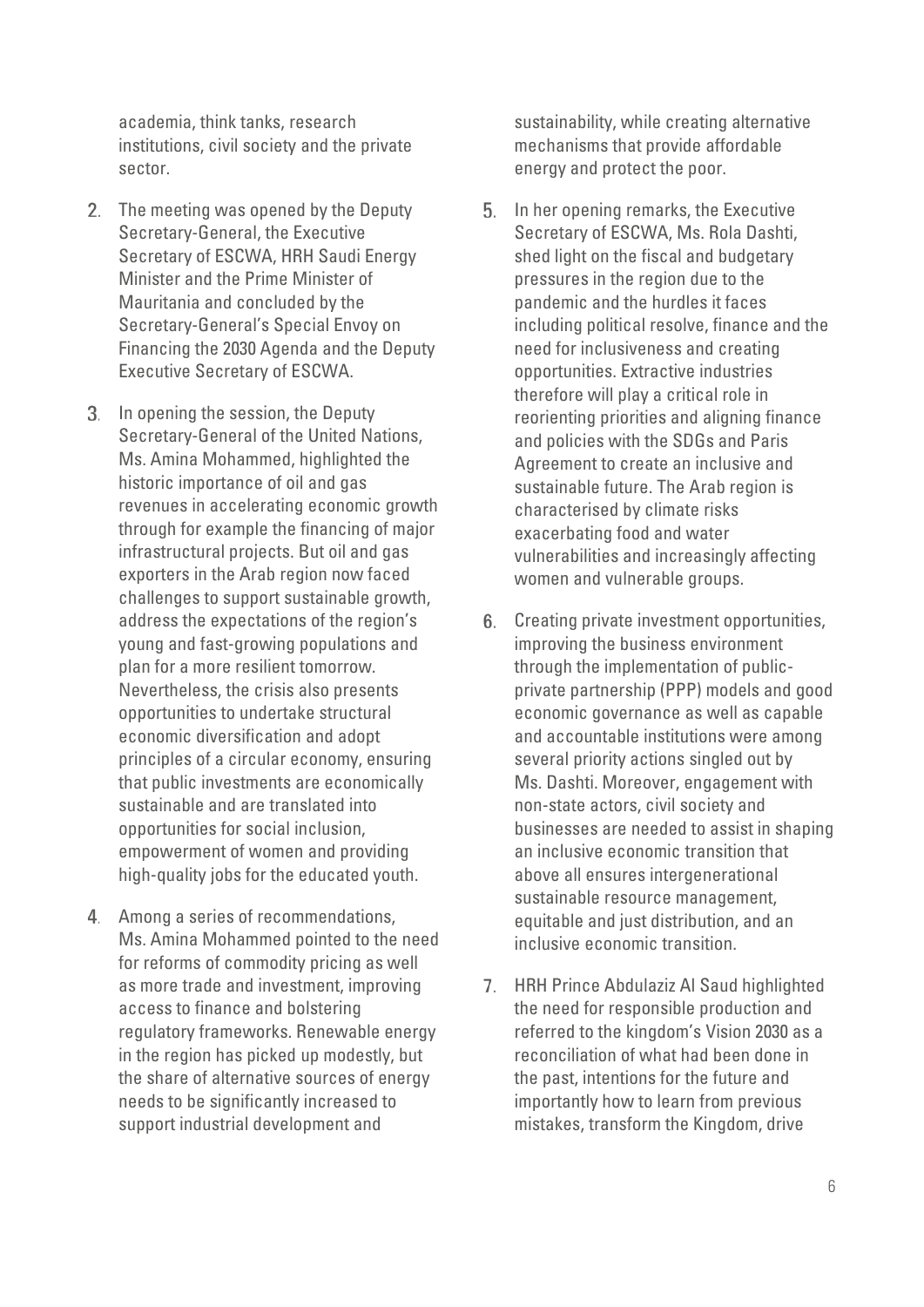entrepreneurship and lead on technology and innovation. Saudi Arabia is embracing the Circular Carbon Economy (CCE) framework and innovations across the 4Rs (reduce, reuse, recycle and remove) to achieve emissions neutrality. This includes greater deployment of wind and solar power while at the same time making strides on blue and green hydrogen to produce polymers, plastics and construction materials using nonconventional methods. Specific mention was made of the empowerment of women and the leading role of the kingdom's young people in driving activities and supporting economic development.

HE Mohamed Ould Bilal addressed concerns for Mauritania and other developing countries to employ higher numbers of youth. There was mention of concerns around extractive industries, the absence of good governance and the unfair sharing of benefits. But the country is hoping to increase production of raw materials, provide appropriate legal frameworks for good governance and implement necessary capacity-building programmes. The aim is to channel revenues and create funds for future generations to ensure sustainable benefits from the industry, enhance the development of health and education sectors and fight poverty in the country.

### <span id="page-6-0"></span>B. Financing for development, natural resource management and economic diversification

As governments face fiscal constraints in addressing urgent COVID-19 related interventions, it is easy to see climate

needs temporarily postponed. Herein lies the space for innovative finance.

- (a) Debt swaps were repeatedly addressed as a means of swapping debt for investments in sustainable development, especially climate adaptation where the Arab region attracts the lowest share at only 6 per cent, in order to protect nature and support sustainable livelihoods;
- (b) International financial institutions (IFIs) are increasingly targeting areas where their support is needed, especially in the absence of government intervention. Utilising their resources, preferred creditor status and multilateral leverage, they can mobilise finance for what is a capital-intensive industry, draw in the private sector through syndication and finance critical projects;
- (c) In periods of economic downturn, countercyclical debt can help safeguard the fiscal space through the immediate provision of liquidity, mitigate the likelihood of debt default and prevent/reduce costly debt restructuring operations. IFIs are uniquely positioned to support private sector players in taking risks that otherwise would not have been considered and provide finance in countries that face particularly challenging investment climates such as those in/recovering from conflict;
- (d) Last, revenues from extractives have undeniably been a critical source of economic development and will continue to be so. Thus, the need to develop sovereign wealth funds that utilise export revenues, should help to build a real economy, one that relies on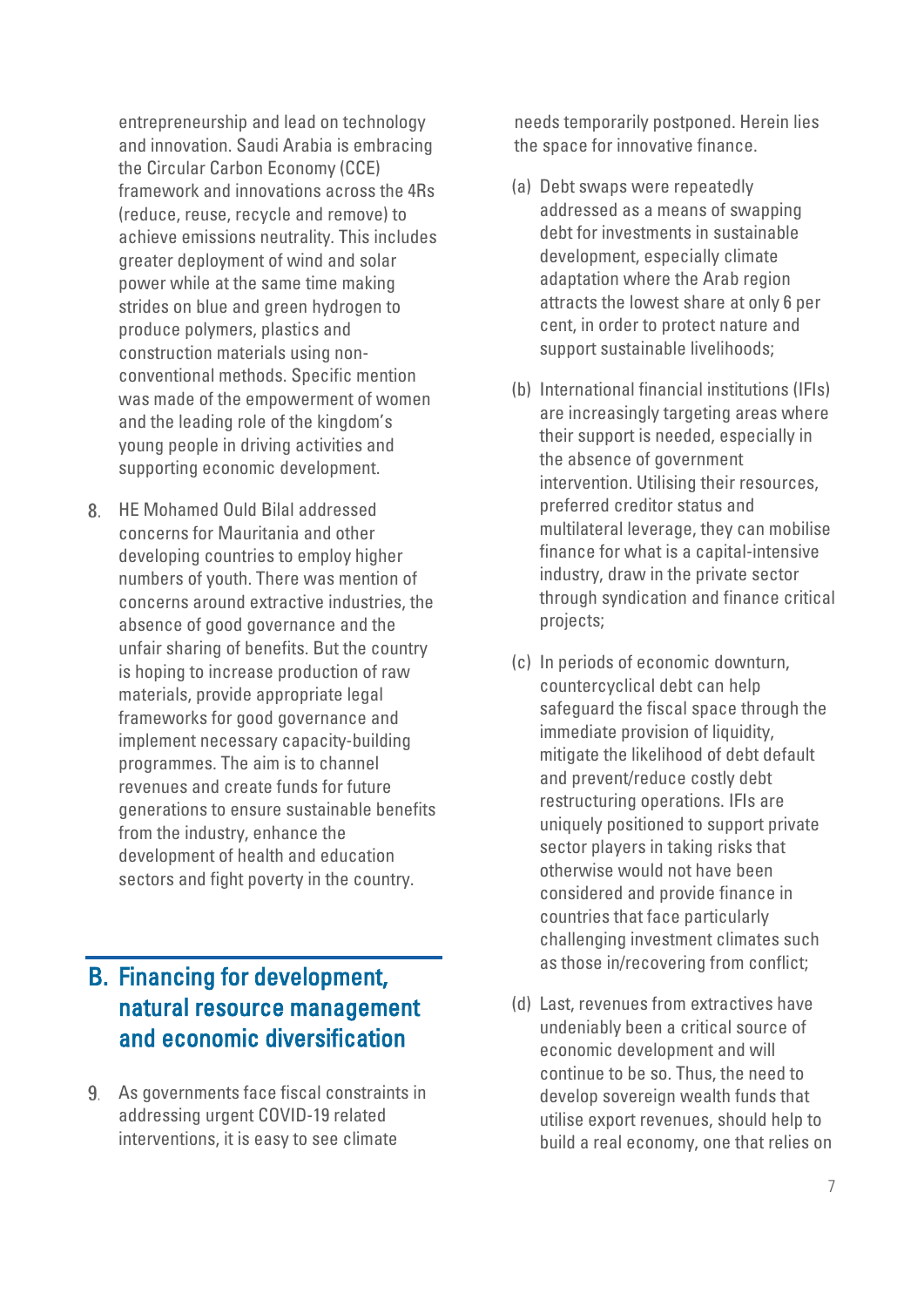diversified pools of income and with lower dependence on revenues from extractive industries.

- 10. Equity investments have become more important in the region, and due to their cyclical nature, provide opportunities for patient investors in the downturn. The region has many deserving investments, and multilateral development banks (MDBs) both regionally and globally as well as countries in the region with modest fiscal reserves can utilise their position and deploy patient capital, not only for derisking investments, but engaging in an active role of co-creating value that could only be realised in the long term.
- 11. Experts highlighted the marked increase in energy consumption in the Arab world relative to other regions. The lack of progress on energy efficiency in both energy and associated energy use sectors such as industry and transportation as well as distortionary energy subsidies were major contributors and aggravated inequalities in the allocation of resources. Several countries in the region have engaged in reforms that aim to address subsidies including electricity and transportation fuel prices, while countries such as Tunisia engaged in countrywide consultations and began their reforms in the cement industry in collaboration with companies to yield positive results.
- 12. The next step would then be to introduce taxes that aim to improve efficiency and curtail high carbon emissions. Taxes on emissions should encourage industry to adopt measures that aim to address high carbon emissions through investments in energy efficiency technologies or even in capturing flared gas for either export or use in other sectors of the economy.

Several panellists indicated the potential for carbon pricing, but what is more important than simply introducing these policies, is to ensure their stability. The private sector requires assurance and a stable outlook, especially given that increasingly, taxation is being priced into project economics, providing investors with a clear view of each project's longterm viability at the point of entry and reducing uncertainty.

- 13. Extractive industries certainly suffer from reputational damage not only in their contribution to climate change globally but also in their association with corruption and illicit financial flows at a country level. This means that natural resources are in certain cases being mismanaged, and important funds needed to address economic development including the sustainable development of the sector itself are withered.
- 14. Vulnerabilities to corruption were emphasised, due to the size and complexity of extractive industries, as well as the number of players involved from governments to third parties. Risks can arise from the very effectiveness of the judicial system and anti-corruption laws to the entire production value chain including the decision to extract, awarding rights – arguably where the high-level and largescale corruption often stem – to the procurement, revenue collection, management and spending phases. The SDGs address corruption through calls for transparency, accountability and integrity, and thus panellists emphasised the need for transparent data initiatives, due diligence and proactive compliance with companies that countries work with, and finally the proper introduction and implementation of internal controls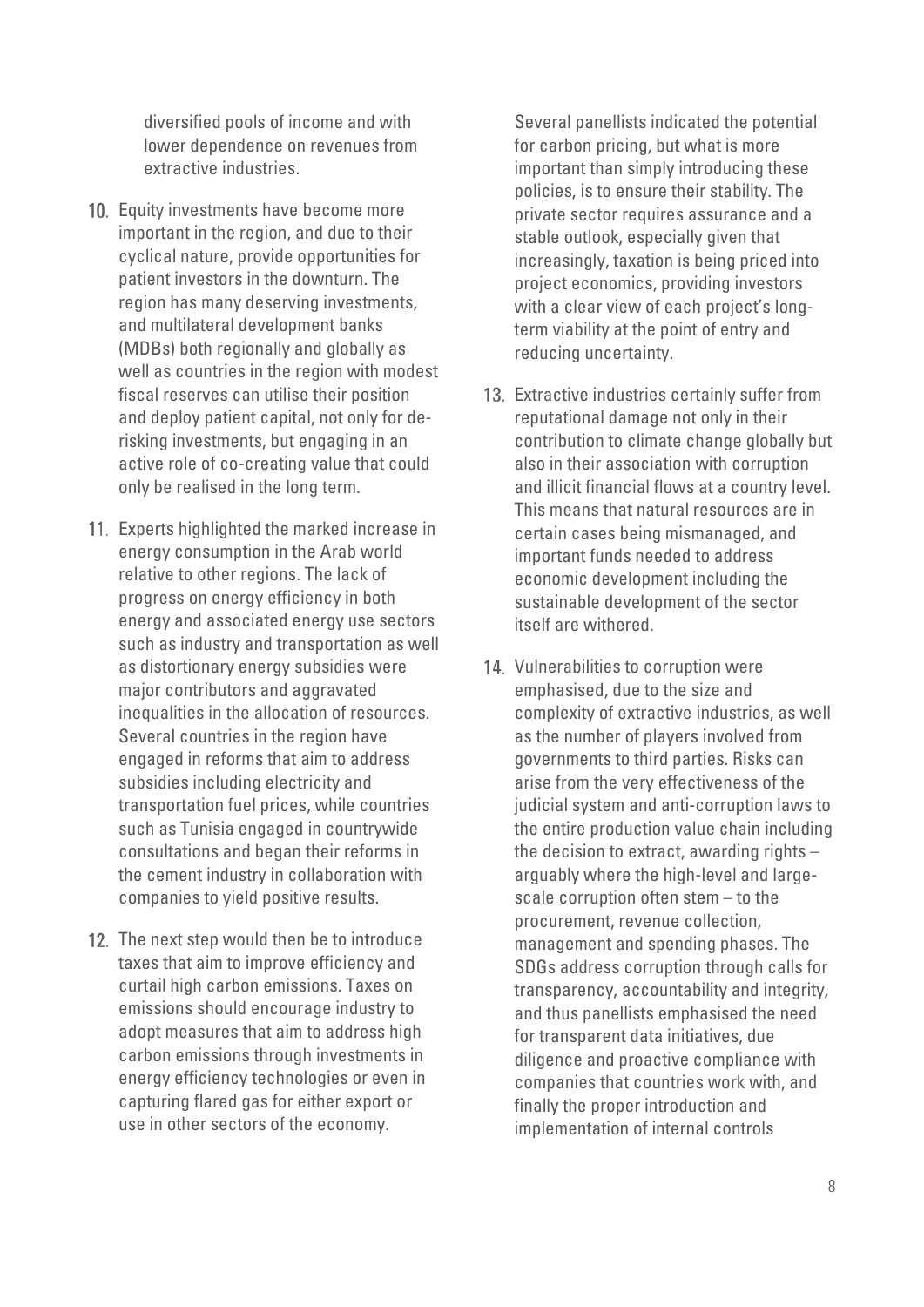relevant to revenue collection, management and spending.

### <span id="page-8-0"></span>C. Green and circular economy, technology and innovation

- 15. The panellists highlighted that what extractive industries need above all else, is to showcase the important role they continue to play in providing essential public goods and services whilst proactively embedding measures to address serious concerns around climate change and environmental issues into their operations. At the same time, they need to demonstrate the long-term role they hold in the path towards net-zero, to attract much-needed finance for innovation and improve operations and to ensure that they maintain human capital and continue to attract high-quality talent needed for the sustainable development of the sector.
- 16. Renewable energy was stressed as an important part of the energy transition, with countries such as Saudi Arabia pledging to generate 50 per cent of electricity from renewable sources by 2030. There is certainly merit in accelerating solar, the technology is now mature and proven, and at 30 per cent, employs higher levels of gender parity. But there is room for innovation, and a need to consider diversity in the types of renewable energy deployed, including waste to energy and hydrogen. In the case of Jordan, the early adoption of solar relative to other countries in the region helped the country achieve energy independence and energy security, enabling it to produce 20 per cent of electricity from local resources compared

with 98 per cent previously imported. Although, it was highlighted that the initial integration of solar into the grid is easier to achieve and sustain, whereas inefficiencies arise when the penetration of solar exceeds 20 per cent or even 30 per cent of generation capacity.

- 17. In addition to renewable energy and energy efficiency, the United Arab Emirates (UAE) highlighted successes in commissioning its first nuclear reactor during the pandemic and announced an expansion of their CO<sub>2</sub> CCU strategy from 8,000 tonnes to 5 million tonnes yearly by 2030. This includes a focus on hydrogen as an intermediary technology for the energy transition.
- 18. Hydrogen is an integral part of most decarbonising strategies. Whilst the European Union is spearheading this element, it recognises that it cannot achieve its strategy without appropriate partnerships. With high costs of technology at present, the Arab region was singled out as providing the cheapest potential, and a suitable place to drive down the price of technology, not only through the transition, but as a long-term fixture. Certainly, regional and international players should be agnostic to the colour of hydrogen, whether blue or green, so long as the aim is to achieve carbon neutrality.
- 19. Carbon sequestration and storage were touted as the backbone of net-zero, yet the framework cannot be adopted without international cooperation. This is necessary for adequate ways of monitoring, quantifying, and certifying, to account for carbon content in the final extracted good. The case of Occidental partnering with Carbon Engineering was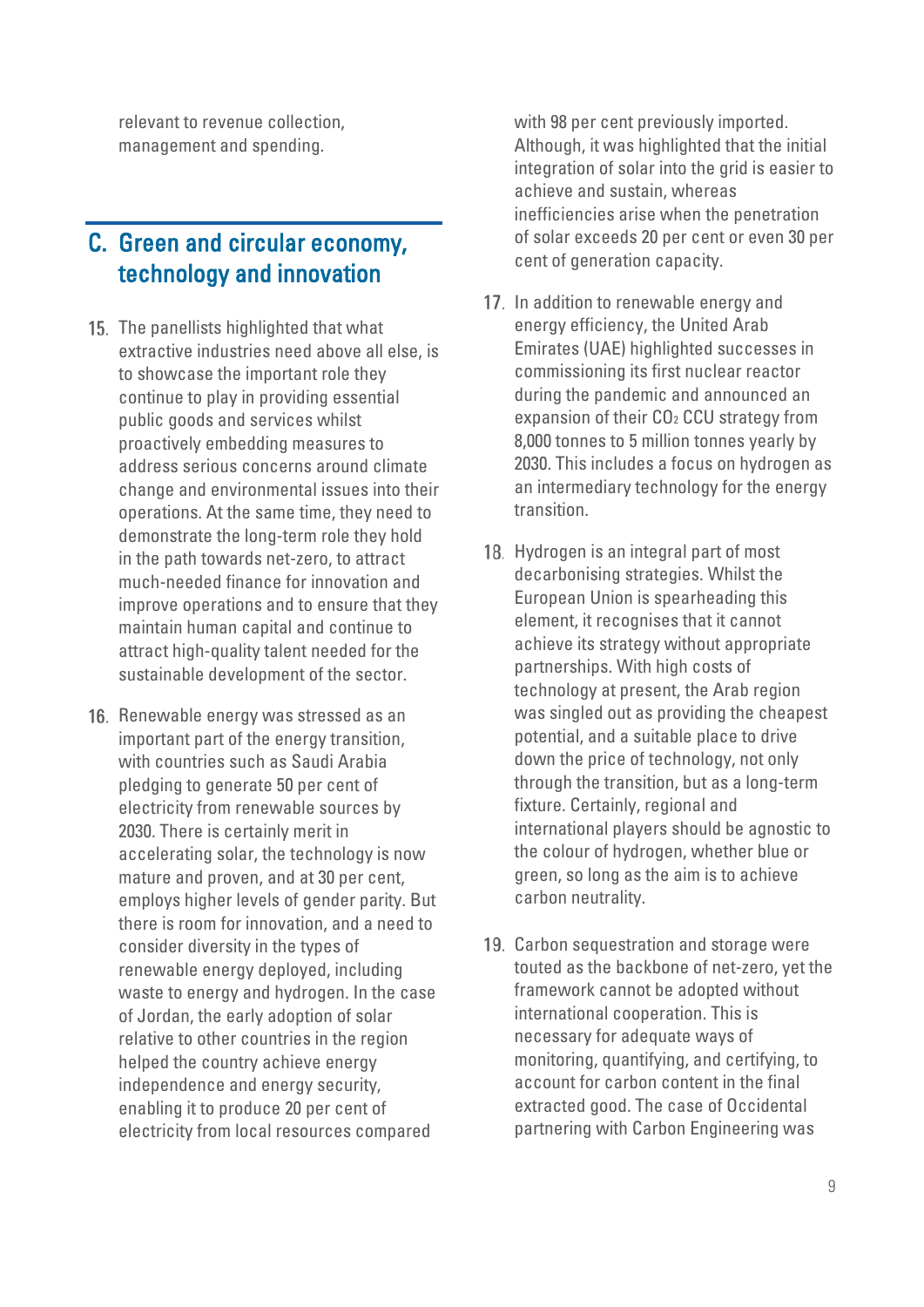relevant in highlighting methods of capturing and burying CO2 through Direct Air Capture (DAC) in order to export fossil fuels as carbon free. Whilst in Saudi Arabia, through the creation of a national cap-and-trade market with higher energy efficiency standards and the minimisation of carbon emissions, the slow integration of sectors should help balance the competitiveness of local industry, accounting for socioeconomic impacts and in due course attracting foreign capital seeking credible carbon offsets.

- 20. Collaboration between countries and between companies was imperative, especially on common goals. This includes the transfer of knowledge and technology, and partnering in order to support all parties in achieving their individual targets through accelerated innovation. Governments should have a long-term view by introducing the right policies and implementing regulations that enable the transition. The success of Jordan was attributed to the early adoption of a renewable energy framework in 2013 that paved the way for greater private sector participation and increased international finance from \$300 million to \$4 billion in five years.
- 21. As part of the circular economy framework, discussants conveyed the need to better utilise waste by-products from extractive industries. Large companies often have better resources to perform their research or even fund research in new technologies. But SMEs are an important vehicle to drive innovation and transform waste products into sustainable and commercially viable outputs. This was highlighted in the case of utilising sulphur from H2S from the manufacture of bricks to skincare

products. What is needed is for governments to play the role of facilitator and enabler to support the private sector, through in-country value initiatives, funding for training and bridging knowledge and technology gaps as well as access to the 'waste' products. These enablers were pivotal for the transition in Jordan, where the development of human capacity over the years has resulted in more than 400 companies working on renewable energy today.

22. Last, instead of posing a threat, automation and broadly speaking digitalisation was hailed as an opportunity for countries in the region to produce resources more efficiently and safely. The ability to work in sectors that are physically remote from remote distances would help enhance diversity, in terms of gender, culture and age, with the renewables sector employing a larger share of women than the average in extractive industries. In Tunisia, renewable energy and energy efficiency had already resulted in the creation of more than 1,000 companies and 10,000 direct jobs, of which women occupied 30 per cent. Thus, countries in the region should embrace innovation, and invest in and localise research and development, to ensure long-term sustainability as well as the creation of high productive employment.

### <span id="page-9-0"></span>D. Socio-environmental sustainability and a just transition to sustainable systems

23. Though extractive industries are crucial for economic growth and development of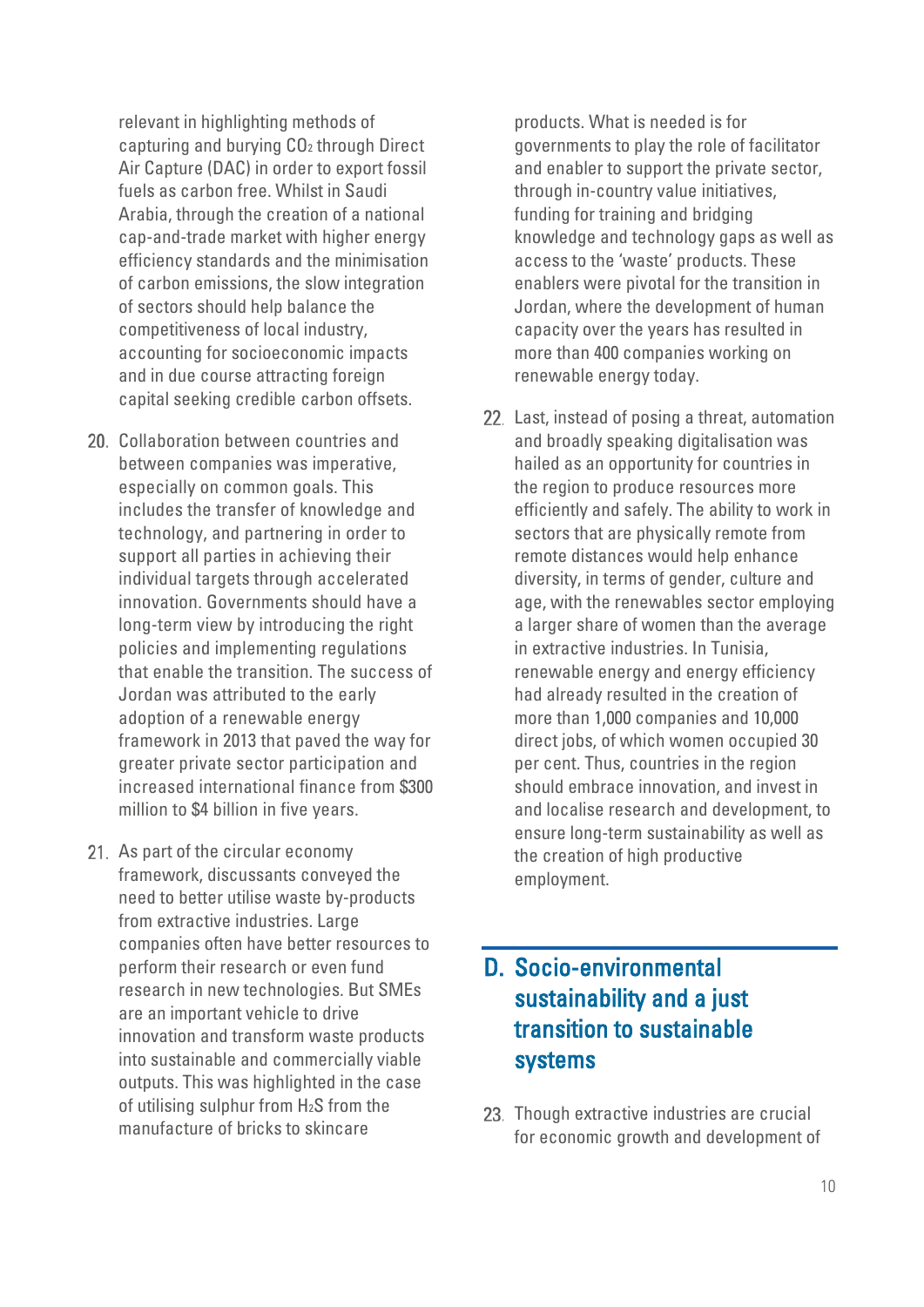the region, especially in the provision of much-needed revenues to finance other public needs, they can not do so at the expense of the environment. Panellists showcased the negative impacts of extractive industries on the environment in the absence of proper controls. Oil spills and flared gas in Iraq have damaged air and water quality and led to greater pollution, loss of biodiversity, damaged soil integrity and loss of marshes, representing major economic losses. These issues intensified due to conflicts, terrorism and military operations, as well as the absence of effective dialogue and consultations with neighbouring countries on the major infrastructural projects that affect water availability in the country.

- 24. By-products from extractive industries, if neglected, damage the environment, but if they are not treated as waste, with proper investment and policy they can be recycled and reused, reduce environmental damage and present cost savings. Hence, appropriate waste management systems are needed, and in the case of Egypt, they had succeeded during the pandemic in integrating the waste management laws for both municipal and industrial waste. These laws should inspire innovative approaches for dealing with waste and enhance resource efficiency. Policies and reforms should be coupled with new technologies. For example, in the mining sector, in order to reuse water and apply zero liquid water discharge, technologies will need to be replicated, upscaled and exchanged between different industries in the extractives.
- 25. The role of government is important in ensuring that investments are compatible with environmental regulations and that

over time investors gradually correct their activities in line with environmental requirements. Transparent mechanisms need to be put in place for the energy sector. Endorsement by Egypt of the first sustainability criteria requires compliance by all ministries to ensure higher green outputs across all sectors.

- 26. There was unanimous agreement amongst all panellists that renewable energy and energy efficiency were critical for reducing demand for fossil fuels and providing a diverse energy mix, featuring in national targets for most countries in the Arab region. In 2009, Abu Dhabi had initiated its solar programme in Masdar City with the region's first utility-scale photovoltaic plant connected to the grid, and today it boasts the world's lowest tariff for solar at 1.35 c/kWh for the 2 GW Dhafrah project. The increase in modern renewable energy and liberation of gas to power in countries such as Lebanon, Mauritania and Iraq are part of an effort to offset for example high-emission fuel oil in power generation and provide affordable energy. But renewable energy can also help develop extractive industries by lowering energy costs and decarbonising the extraction process.
- 27. Energy efficiency measures are pivotal for reducing emissions in extractive industries and countries in the region will need to explore not just each subsector, but develop a holistic picture of the entire value chain and associated use sectors, to develop integrated plans and align strategies across all sectors. The Arab region already has a wealth of resources and human capital, innovative ways of branding and promoting technologies and seeking support are needed, including through greater cooperation, so that more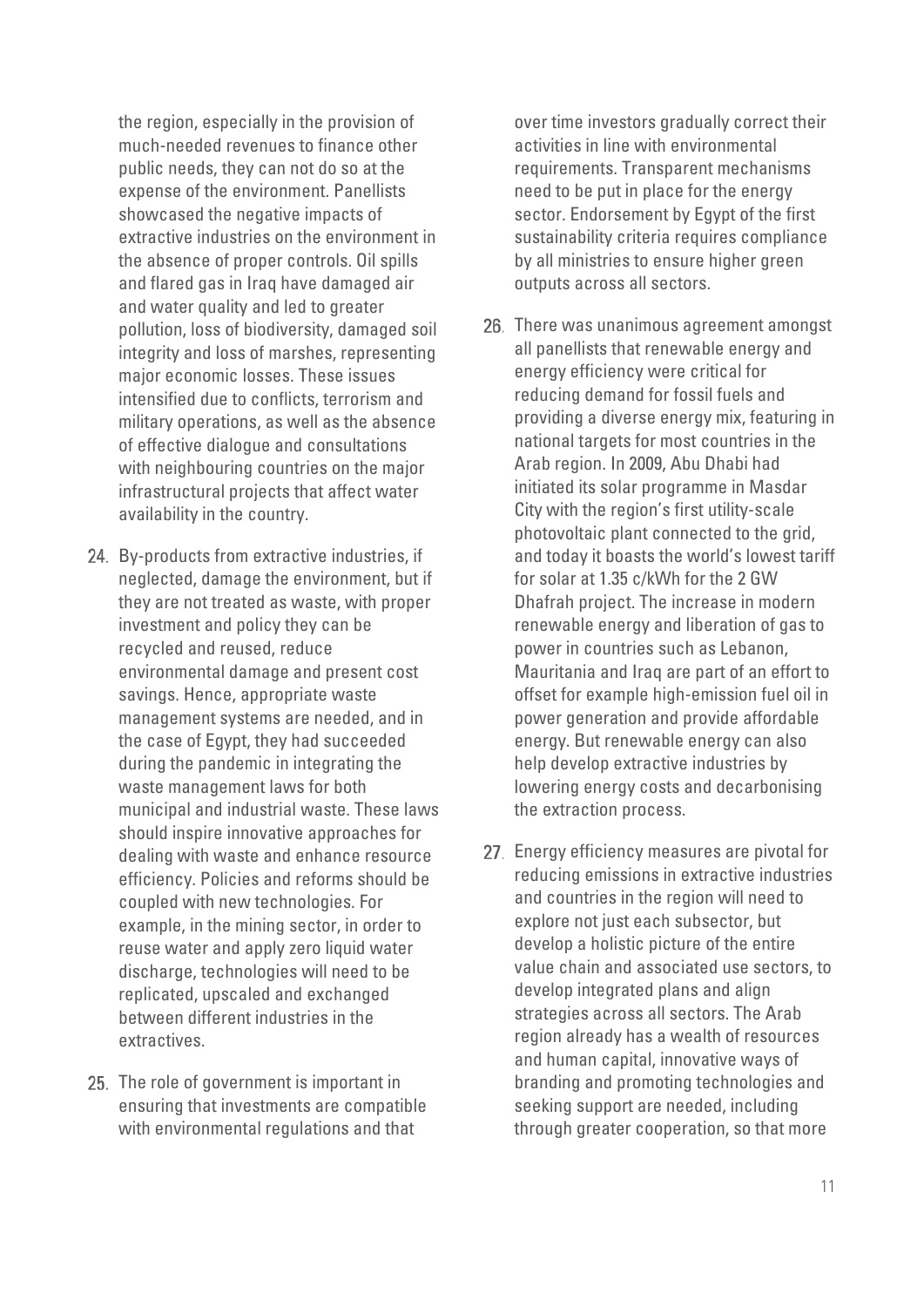than one industry can use resources for efficiency across the region. Experts agreed that all stakeholders should collaborate to ensure a better transition to more sustainable modes of development in the extractive industries sector. This is echoed by the strategy of the United Arab Emirates that commits to help other countries achieve their SDGs through international cooperation, having allocated \$400 million to support countries launch their renewable energy initiatives as part of a \$16.8 billion venture currently spanning 70 countries.

- 28. Additionally, financing instruments play a major role in supporting renewable energy and energy efficiency programmes and projects, and the absence of financing solutions often present the biggest obstacle, preventing optimal utilisation of available resources. In this regard, Tunisia has created the Energy Transition Fund (ETF), requiring different players from the private sector and social communities to provide decentralised solutions and emphasise the role of consumers in improving energy efficiency and controlling demand. The UAE and Egypt both issued green bonds in 2020, raising sustainable finance to bridge the gap between fossil fuels and climate change.
- 29. Panellists acknowledged that the private sector is a willing participant in the energy transition, so long as revenues and operations are not disrupted. Therefore, the banking sector must offer appropriate financing mechanisms such as soft loans to support industry throughout the transition. Egypt is supporting the private sector by offering 10 per cent grants to survive the crisis while adhering to good practice and collectively move towards

sustainable industries that reserve resources for future generations.

#### <span id="page-11-0"></span>E. Closing session and concluding remarks

- 30. The closing session was initiated by the Deputy Executive Secretary of ESCWA, Mr. Mounir Tabet, acknowledging the great potential and endowments of natural resources within the Arab region. A brief summary was made of the uncertainties that remain, including access to finance, technology, capacity-building and governance. ESCWA is committed to supporting the process and will take concrete steps to work collaboratively with all key stakeholders, to ensure an integrated solution and to optimise and enhance the positive role of extractive industries in developing economies in the region and ensuring a just transition.
- 31. The meeting closed with remarks from the Special Envoy on Financing the 2030 Agenda, Mr. Mahmoud Mohieldin. He discussed the importance of institutions and governance in promoting environmental, economic and social development, based on principles of economic efficiency and productivity in extractive industries. Emphasis was on social and environmental sustainability, shared value generation, integration and economic diversification, and the need to effectively manage the energy transition especially for countries dependent on extractive industries to ensure a just and efficient transition. There is also a dire need to manage finances both from the private sector and public sector side and indeed tackle issues regarding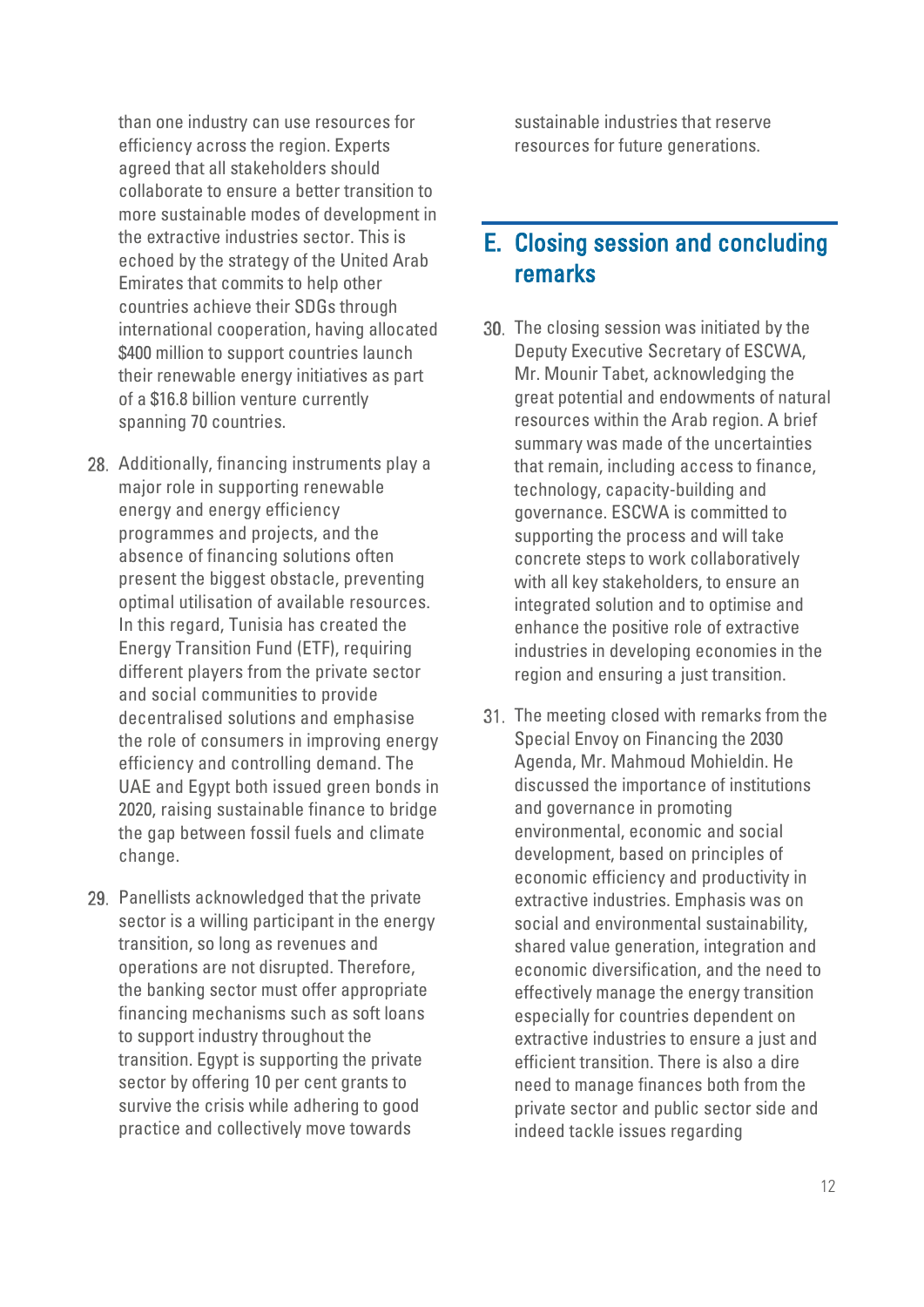governance, accountability, transparency and implementing the right tax systems, to build fiscal buffers, create resilient economies and deal with shocks.

- 32. Solutions put forward attempted to tackle key questions on how to ensure that demands on nature, including extractives, do not exceed its supply, how to change our measures of the economic success of development, guided as much as possible by sustainability, and finally how to transform our institutions and systems, including finance and investment in human capital.
- 33. To conclude: The Arab region today faces a path between spectating changes and

developments from elsewhere in the world, and becoming a driver of that change. But given the importance of extractive industries for the development of the Arab world, the region stands to gain the most from the adoption and accelerated deployment of new technologies, and the most to lose in the absence of doing so. This means that the Arab region will have to take leadership in international fora, be at the forefront of setting up pilots, undertake partnerships both locally and internationally, prepare for long-term exports and invest in research and development in areas that others might neglect.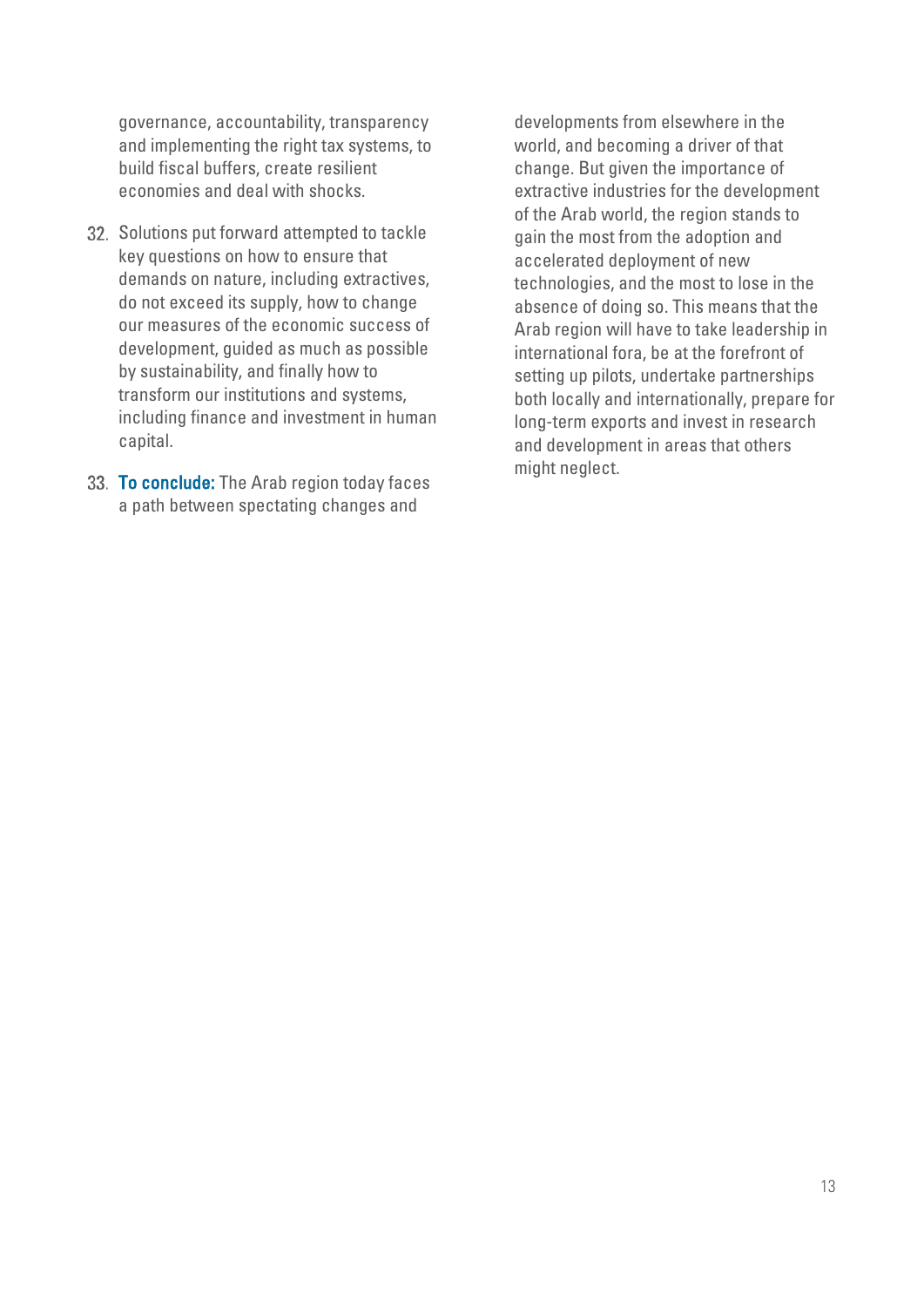## <span id="page-13-0"></span>ANNEX I: **Concept note**

## **Background**

Extractive industries exports remain the economic bedrock for fiscal revenues and a valuable source of foreign exchange and surpluses to finance economic and social development in host countries across the world. Yet, the potential of extractive industries to contribute to sustainable development remains mired by economic, environmental, and social concerns. Governments have not always been able to collect adequate revenue from extractive industries, a problem further compounded by the lack of financial transparency that, all too often, allows for corruption, siphoning of profits, illicit financial flows, and exacerbates political tensions and conflicts. Volatility in the price of commodities is also a major concern for countries that are heavily reliant on extractive industries exports, as recurrent booms and busts in commodities prices tend to affect the stability of the exchange rate, the local industry activity and even the government finances, leading to the so-called resource curse for many extractivedependent economies.

Extractive industries have a staggering impact on climate change, with fossil fuels accounting for over 75% of global greenhouse gas emissions and nearly 90% of all carbon dioxide emissions. According to IMF estimates, eliminating fossil fuel subsidies and adopting efficient fossil fuel pricing in 2015, for instance, would have lowered global carbon emissions by 28% and fossil fuel air pollution deaths by 46%. Countries also continue to subsidise fossil fuel production, thereby extending their

carbon footprints. Additionally, while extractive industries often create jobs, there are significant gender disparities in access to – and types of – jobs. Furthermore, men typically have greater access to the benefits, while women are often more vulnerable to the risks.

Given this, the question thus emerges: how can extractive industries be integrated into and even act as an engine for—sustainable and inclusive development?

## Extractive Industries in the Arab Region: Challenges and **Opportunities**

Endowed with a significant portion of global extractive resources through large amounts of fossil fuel, including 43% of the world's crude oil reserves and 26% of the world's natural gas reserves, the region produces more than a third of the world's crude oil and 15% of the world's natural gas, and exports almost the same percentage (31% of crude oil and petroleum products and 17% of world's natural gas)<sup>[1](#page-13-1)</sup>. Minerals are also an important resource, 19% of the world's total production of global phosphate, 11% of ammonia, 10% of aluminium, and 3% of gold are produced in the region. $2$ 

While the Arab region's total emissions are small compared to large, industrialised economies, its domestic carbon footprint is increasing rapidly. On a per capita basis, the GCC economies are among the highest carbon dioxide (CO2) emitters in the world, having by

<span id="page-13-1"></span><sup>&</sup>lt;sup>1</sup> BP Statistical Review of World Energy June 2020.

<span id="page-13-2"></span><sup>&</sup>lt;sup>2</sup> National Minerals Information Center of the U.S. Geological Survey (USGS).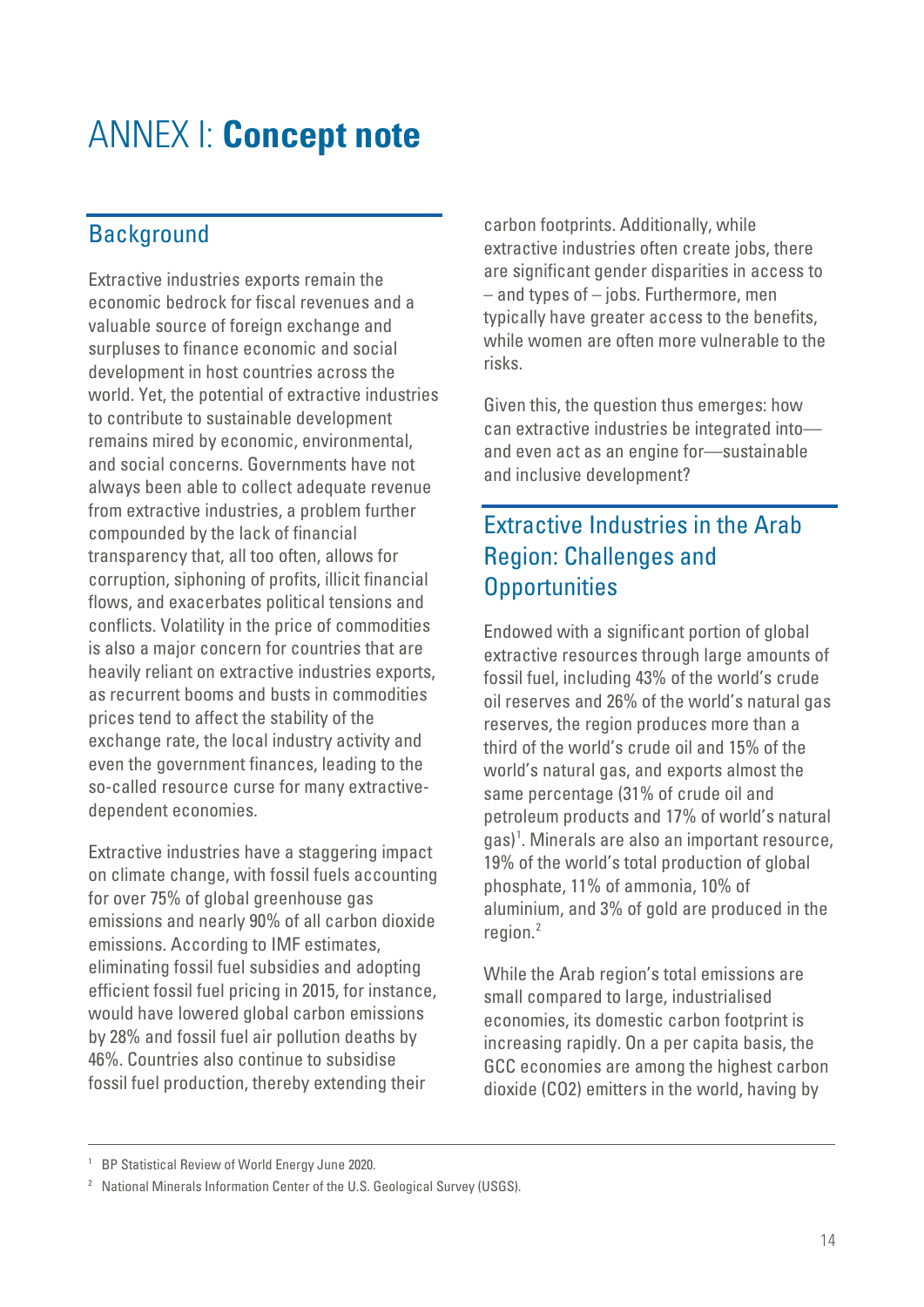far overtaken highly industrialised nations. $^3$  $^3$ Hydrocarbon extraction is also highly dominant in the Arab region, making it the most fossil fuel-dependent region in the world. Arab economies lack economic diversification and are heavily dependent on fossil fuels as a source of energy and revenue - with over 95 per cent of their energy supply derived from oil and natural gas and between 65 to almost 90 per cent of government revenues in the economies of the Gulf Cooperation Council (GCC) countries generated from oil and gas exports.[4](#page-14-1) In addition, mining is a major sector in Jordan and Morocco and accounts for a substantial share of their export earnings, placing the two economies among the world's top producers of phosphate. Iron mining accounts for more than one-third of Mauritania's export proceeds and the Arab region, by some accounts, is considered as the world's second largest market for gold.

The Arab region is home to high income countries of the Gulf Cooperation Council (GCC), high and low middle-income countries (MICs) and Least Developed Countries (LDCs). The fiscal space for spending thus varies widely across the region. The GCC countries are relatively better placed in terms of their fiscal space, but they are increasingly using debt financing as a strategy to finance their expenditure needs due to low oil revenues since 2015. Fiscal stress is high for most MICs that are suffering from high debt burdens, and for the LDCs that rely heavily on aid and external debt finance. Already before the pandemic, the public debt to GDP ratio was 92 percent in 2018 for the five middle-income countries in the region, namely Egypt, Jordan,

Lebanon, Morocco and Tunisia. Among the LDCs, the debt to GDP ratio in Sudan was the highest at 212 percent in 2018.<sup>[5](#page-14-2)</sup>

The fluctuation of the international crude oil price, scarcity of water, land degradation and desertification, and the international quest for low carbon and alternative fuels and energyefficient production technologies have brought urgency to the need to address the complex challenges experienced in extractive industries within various resource-reliant Arab economies. In addition, market distortion due to continuous underpricing of energy and water and irrational subsidies in domestic markets have contributed to inefficient natural resources use, unsustainable production and consumption and illicit financial flows.

Increasing costs of borrowing and declining concessional loans and budgets for development expenditure, including climate related investments, also have been constrained. Loss of growth and revenues due to the recent global economic slowdown. conflicts and crises in parts of the Arab region, weak public finance management, and the adverse economic impact of the COVID-19 crisis have all contributed to narrowing the fiscal space in most countries in the region, at a time when demand for financing climate actions and the SDGs is high.<sup>[6](#page-14-3)</sup>

The extractive industries of the Arab region also face environmental and social pressure from communities that live close to mines, market volatility, and water scarcity. In the past, contractual and legal frameworks governing mining and petroleum extraction

<span id="page-14-0"></span><sup>3</sup> Tracking SDG 7: Energy Progress Report Arab Region: Available at: https://www.unescwa.org/publications/energy-progress-reportarab-region.

<span id="page-14-1"></span><sup>4</sup> Tracking SDG 7: Energy Progress Report Arab Region: Available at: https://www.unescwa.org/publications/energy-progress-reportarab-region.

<span id="page-14-2"></span><sup>5</sup> https://www.unescwa.org/sites/www.unescwa.org/files/publications/files/edid-ffd\_sfd\_report\_final.pdf.

<span id="page-14-3"></span><sup>6</sup> United Nations Economic and Social Commission for Western Asia (2020a). Limited fiscal space puts the Arab region recovery from COVID-19 at risk. Available from https://www.unescwa.org/sites/www.unescwa.org/files/20-00230\_covid-19\_limitedfiscal-spaceen june30 f.pdf.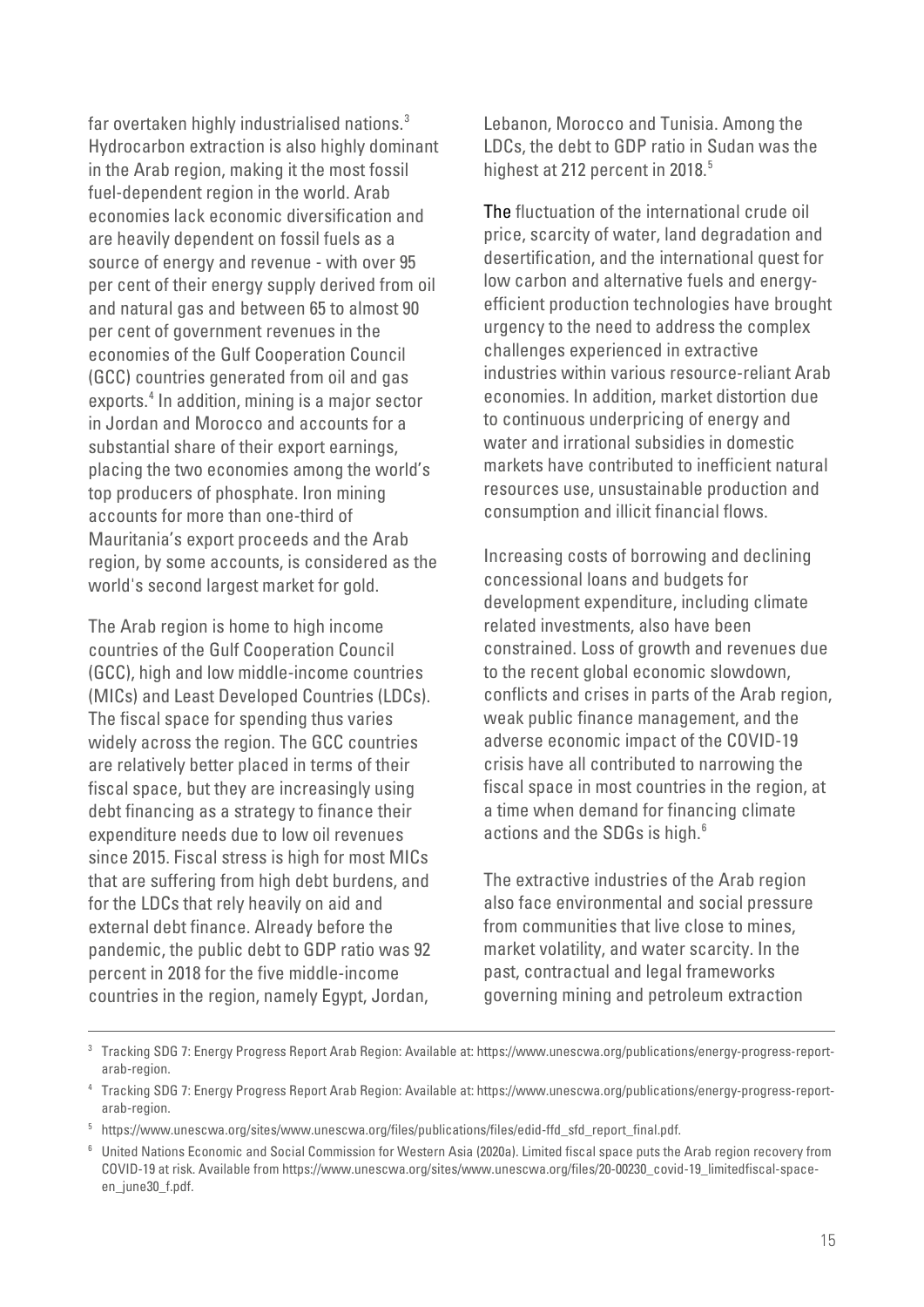have been developed with little or no consideration of the affected communities' wellbeing and environmental sustainability. Local communities also have a right in decision-making regarding mining projects, but this right is usually not realised. Many nations in the region appear to have embraced rules on social and environmental impact assessments but have delayed implementing them.[7](#page-15-0) In the Arab Region, resource-rich countries are increasingly eager to leverage the positive impacts of their extractive industries and to maximise the capture of value along the supply chain on a life cycle basis through the framework of the circular economy, while at the same time removing current distortions in their economies and market structures related to less than optimal policies and governance. COVID-19, however, affected the extractive industry's supply chains at precisely the moment when the Arab region's energy transition was beginning to gather momentum. The world's current constraints in financing a robust economic recovery due to the immediate socioeconomic impact of the pandemic, including rising debt levels and constrained fiscal environments, pose additional challenges in a region, where the accumulation of debt and rising debt service obligations were already very high for low- and middle-income countries.

To address these challenges, countries in the region will need to deploy various and innovative financing instruments and approaches to build back better from this crisis and fundamentally transform the extractives sector. The 2020 UN High-level Meeting on Financing for Development (FfD) set out several options that Heads of State and Government in the region might consider , such as the use of debt swaps, including debtfor-climate swaps, to assist countries that are

highly indebted but do not necessarily have unsustainable debt burdens. [8](#page-15-1) The post-COVID-19 economic stimulus packages also present an opportunity for extractive industries to address the multifaceted vulnerabilities of countries by creating a systemic change in the economies of the Arab region, supporting diversification, and laying the groundwork for a resilient, inclusive, and sustainable future. The Arab region, with huge Oil and Gas endowments, and a mature industry should take the lead in the transition of the industry to NZE (net zero emission) by adopting a circular carbon economy, through the use of technology innovation, and by developing policies to facilitate the acceptance and use of low carbon fossil fuels in a NZE world.

The ability to harness the pool of natural resources through adequate choices of infrastructure, technology, transparency, good governance, economic diversification, and sustainable management practices will be key for Arab countries to create economic opportunities for its people, especially for youth and improve their living standards. It is also a key driver for socioeconomic development and for the attainment of social inclusion, gender equality, and entrepreneurship development, which are at the heart of driving long-term prosperity in the Arab region. This also includes the need for diversification of energy sources, carbon management and to accelerate the uptake of sustainable energy and energy productivity, eliminate wasteful fossil fuel subsidies, and reform markets structures and facilitate a circular economy, while utilising extractive industries to support the just transition. However, the wide range of socio-economic development experiences across the Arab region also implies there cannot be one "silver bullet" solution that applies equally to each

<span id="page-15-0"></span> $7$  Józef Dubiñski, "Sustainable Development of Mining Mineral Resources" (2013)

<span id="page-15-1"></span><sup>8</sup> UN Report FfD (2020)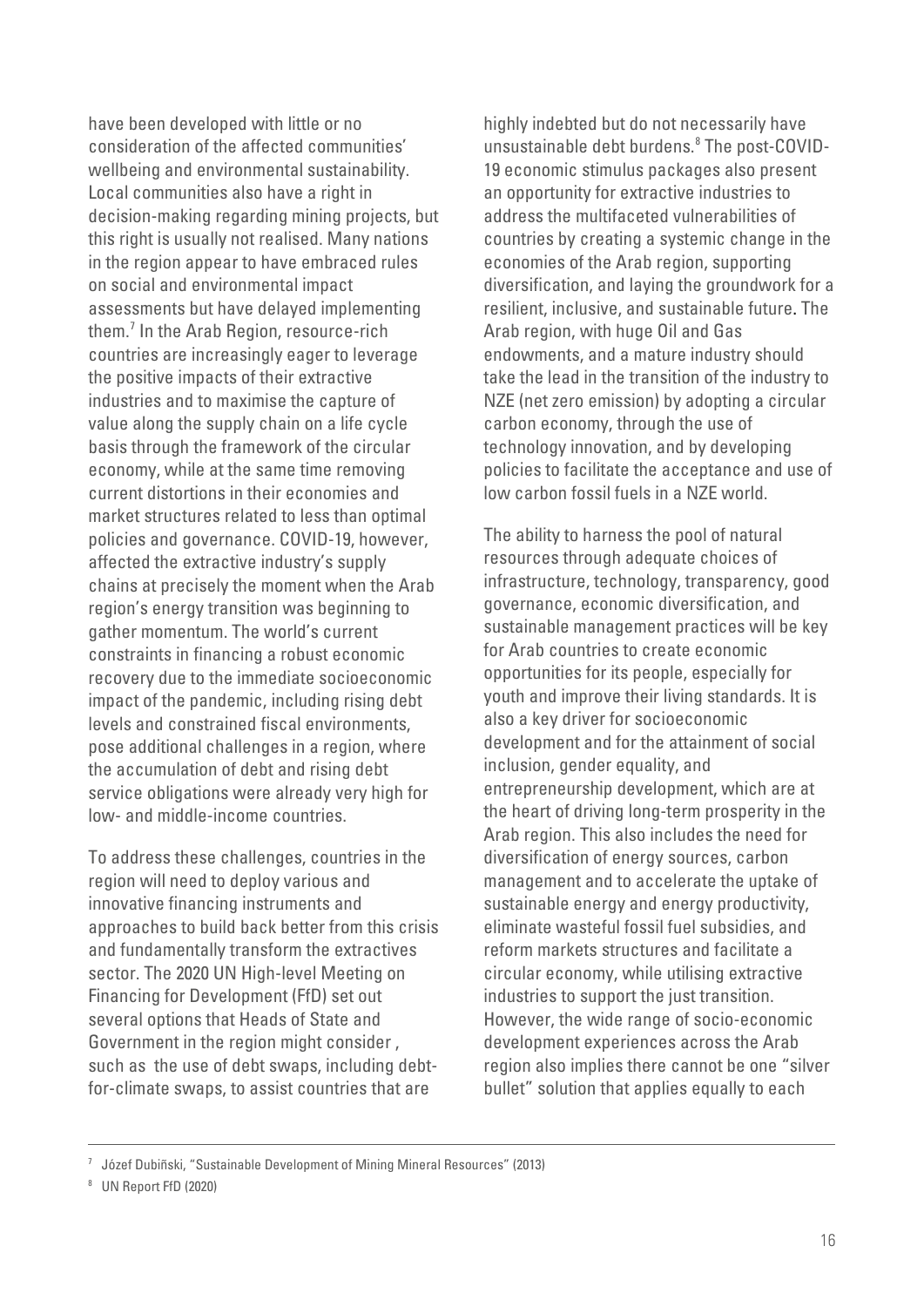Arab country. The impact and opportunities of the extractive industries is highly contingent on individual country initial conditions.

### Objectives of the Roundtable

This Roundtable organised by the Economic and Social Commission for Western Asia (UN ESCWA) will be the fifth in a series of regional roundtables on extractive industries, hosted by the United Nations Regional Economic Commissions. The Secretary-General will convene a sixth roundtable, drawing on the outcomes of the five regional roundtables, which will provide a global perspective and put forward tangible solutions. Regional roundtables will include the participation of Ministers and other senior government officials, experts from academia and think tanks, representatives from international organisations, the private sector, civil society, and other relevant stakeholders from the respective region.

The overall objective of the Roundtable is to seize the COVID-19 crisis to build back better, including by using extractives as an opportunity to identify and implement key partnerships, instruments, and policies to ensure that extractive industries can better serve as a driver for sustainable development in the Arab region.

### The specific objectives of the Roundtable are to:

- Discuss emerging trends in extractive industries in the Arab region in the wake of the COVID-19 pandemic and the multifaceted vulnerabilities the region faces with reference to rents, tax revenues, labour market-fiscal stability, productive chains, technology and innovation, value addition and local content; social and economic inclusion and environmental sustainability;
- Consider how extractive industries can be aligned with the SDGs and the Paris Agreement on Climate Change;
- Discuss how the initiative on FfD in the Era of COVID-19 and Beyond is relevant to extractive industries in the Arab region, particularly with regards to finance, illicit financial flows, debt, monetary policy, taxation, and legal stability, public-private partnerships, accountability, transparency, and good governance;
- Identify key partnerships, measures and policy reforms that can be implemented at national and regional level to ensure that extractives can help drive sustainable development in the Arab region.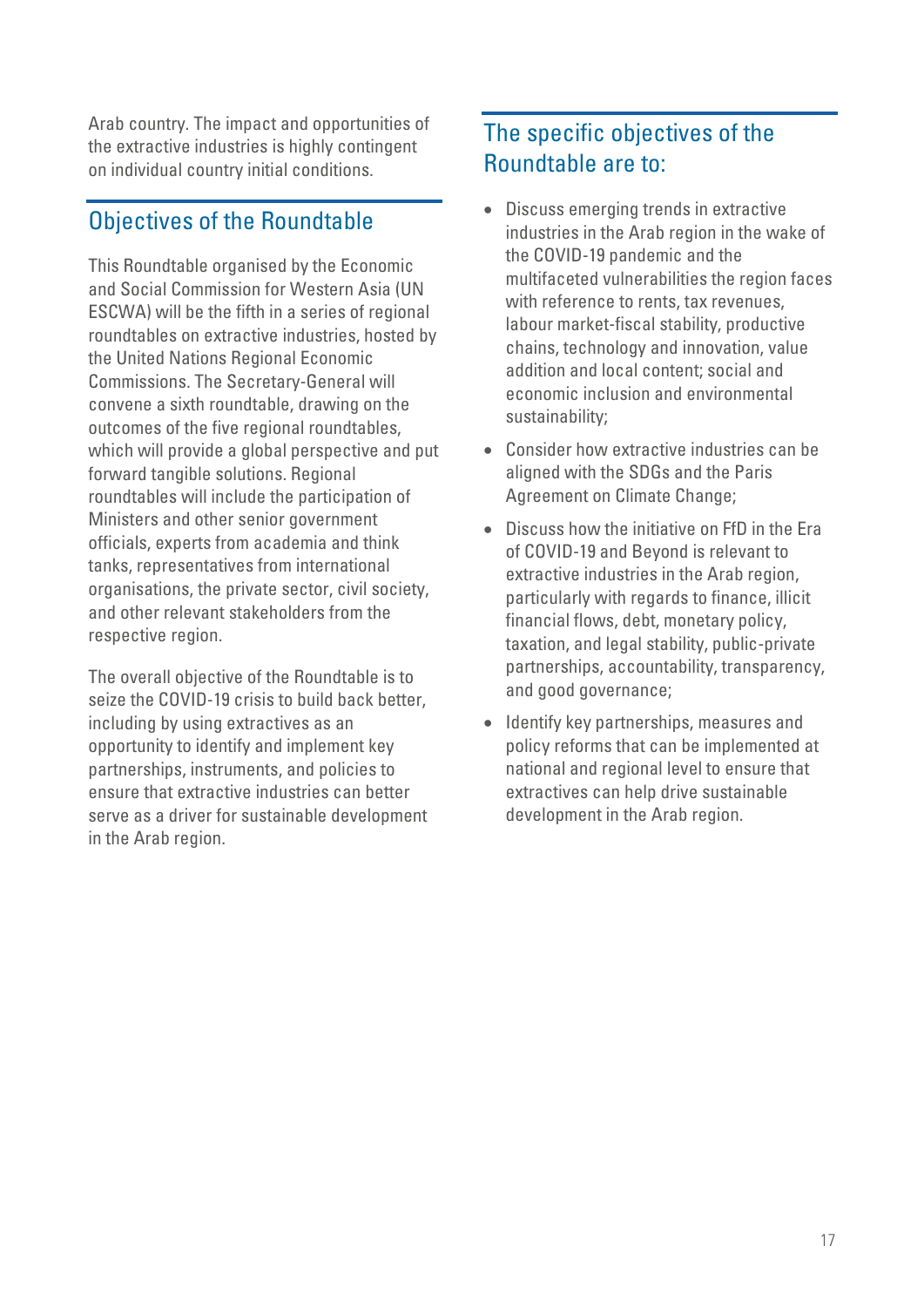# <span id="page-17-0"></span>ANNEX II: **Agenda**

| <b>Time</b> | <b>Programme</b>                                                                                                                                                                  |
|-------------|-----------------------------------------------------------------------------------------------------------------------------------------------------------------------------------|
| 15:00-15:30 | <b>Opening session</b>                                                                                                                                                            |
|             | Moderator: Ms. Radia Sedaoui, Chief Energy Section, UN ESCWA                                                                                                                      |
|             | Opening Statement from Ms. Amina Mohammed, Deputy Secretary-General,<br><b>United Nations</b>                                                                                     |
|             | Introductory Remarks by Ms. Rola Dashti, Under-Secretary-General of the United<br>Nations and Executive Secretary, UN ESCWA                                                       |
|             | Keynote address: HRH Prince Abdulaziz bin Salman bin Abdulaziz Al Saud,<br>Minister of Energy, Saudi Arabia                                                                       |
|             | Keynote address: HE Mr. Mohamed Ould Bilal, Prime Minister, Mauritania                                                                                                            |
| 15:30-16:15 | Panel 1: Financing for Development, Natural resource management and<br><b>Economic diversification</b>                                                                            |
|             | Moderator: Mr. Jamal Saghir, Professor at McGill University, Montreal,<br>Distinguished Fellow at the Institute of Financial Economics, American University<br>of Beirut          |
|             | Presentation by Mr. Tony Addison and Mr. Alan Roe, UNU World Institute for<br>Development Economics Research (UNU-WIDER)                                                          |
|             | Mr. Ahmed Ali Attiga, Chief Executive Officer, Arab Petroleum Investments<br>Corporation (APICORP)                                                                                |
|             | Ms. Carole Nakhle, Chief Executive Officer, Crystol Energy, United Kingdom                                                                                                        |
|             | Mr. Ronald J. Long, Senior Advisor, International Tax & Investment Center Oil &<br>Gas Tax and Regulatory Dialogue, United States                                                 |
|             | Mr. Arkan El-Seblani, Regional Manager Anti-Corruption, United Nations<br>Development Programme (UNDP)                                                                            |
|             | Ms. Sarah Hussain Akbar, Chairperson and CEO of Oilserv Kuwait JV, Member of<br>the Supreme Council, Ministry of Planning and Development, Kuwait                                 |
| 16:15-17:00 | Panel 2: Green and Circular Economy, Technology and Innovation                                                                                                                    |
|             | Moderator: Mr. Bassam Fattouh, Director Oxford Institute for Energy Studies, and<br>Professor at the School of Oriental and African Studies, United Kingdom                       |
|             | Setting the scene by Mr. Adnan Shihab-ELDIN, Former OPEC Acting Secretary<br>General, Former Director General Kuwait Foundation for the Advancement of<br>Sciences (KFAS), Kuwait |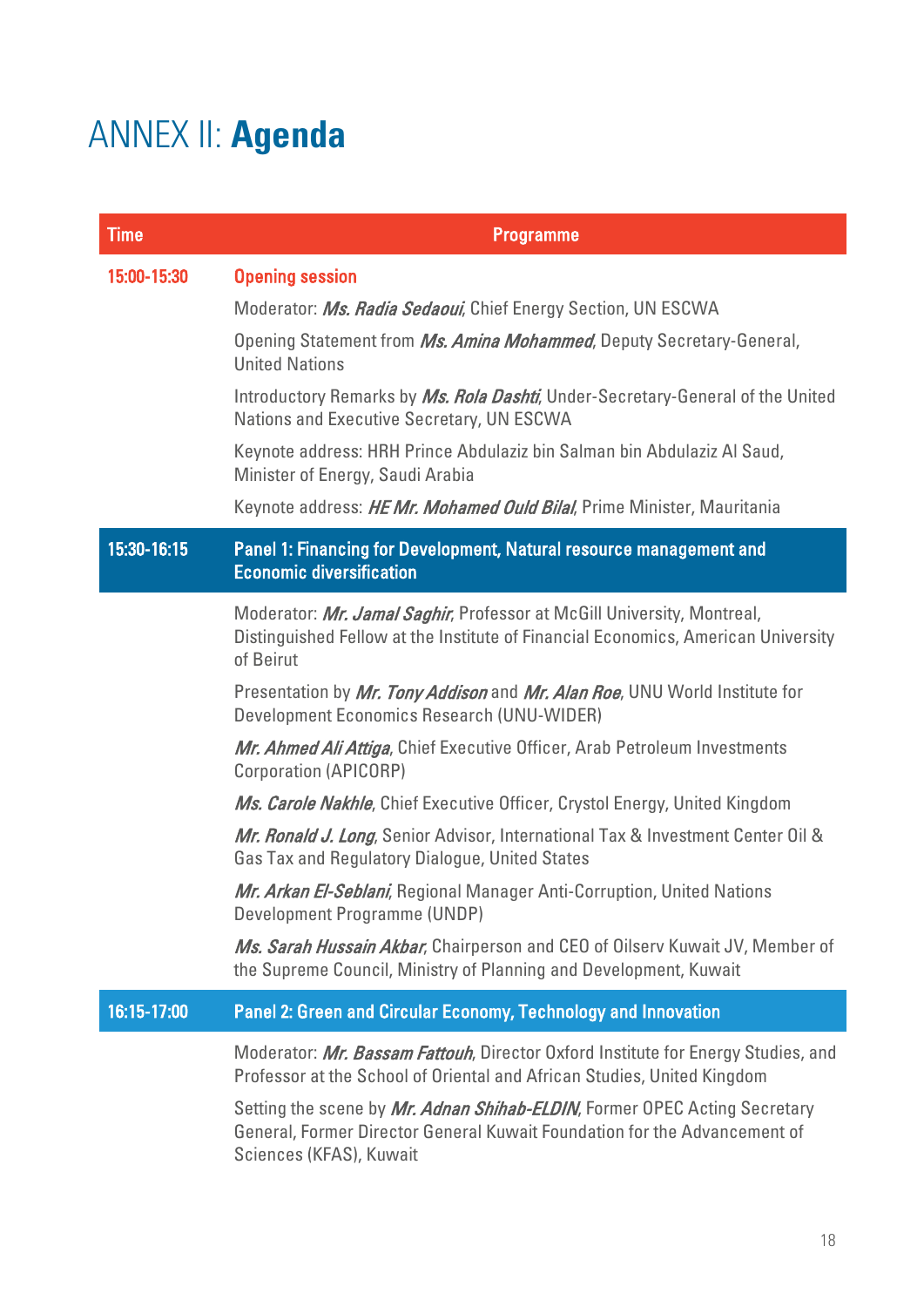HE Ms. Hala Adel Zawati, Minister of Energy and Mineral Resources, Jordan

Mr. Kamel Ben-Naceur, Former Minister of Industry, Energy and Mines in Tunisia, 2021 President-Elect of the Society of Petroleum Engineers, CEO of Nomadia Energy Consulting, United Arab Emirates

**Princess Mashael Alshalan**, Partner and co-founder AEON Strategy, Saudi Arabia

Ms. Syham Bentouati, Founder and Managing Director, NAFAS International LLC, Oman

#### 17:00-17:45 Panel 3: Socio-environmental sustainability and a just transition to sustainable systems

Moderator: Mr. Mohammed Mahmoud Alsayed, Manager, Public Private Partnership Division, Islamic Development Bank Group

HE Ms. Yasmine Fouad Abdel Aziz, Minister of Environment, Egypt

HE Mr. Raymond Ghajar, Minister of Energy and Water, Lebanon

HE Mr. Abdessalam Ould Mohamed Salah, Minister of Petroleum, Energy and Mining, Mauritania

Mr. Basem Zabian, Chairman T3 International and Chairman SILICRETE, Jordan

Ms. Fatima Mohamed Alfoora El Shamsi, Energy Policy Executive Director, Department of Energy, United Arab Emirates

Ms. Jehan Baban, Founder and President of The Iraqi Environment and Health Society - UK, The Iraqi Renewable Energy and Climate Change International Research Center, The Iraqi Environmentalist Network, London

Mr. Fethi Hanchi, Director General, National Agency for Energy Conservation (ANME), Tunisia

Ms. Hajar Khamlichi, President, the Mediterranean Youth Climate Network (MYCN), Morocco

#### 17:45-18:00 Closing session

Moderator: Ms. Radia Sedaoui, Chief Energy Section, UN ESCWA

Closing remarks by Mr. Mounir Tabet, Deputy Executive Secretary, UN ESCWA

Closing remarks by Mr. Mahmoud Mohieldin, Special Envoy on Financing the 2030 Agenda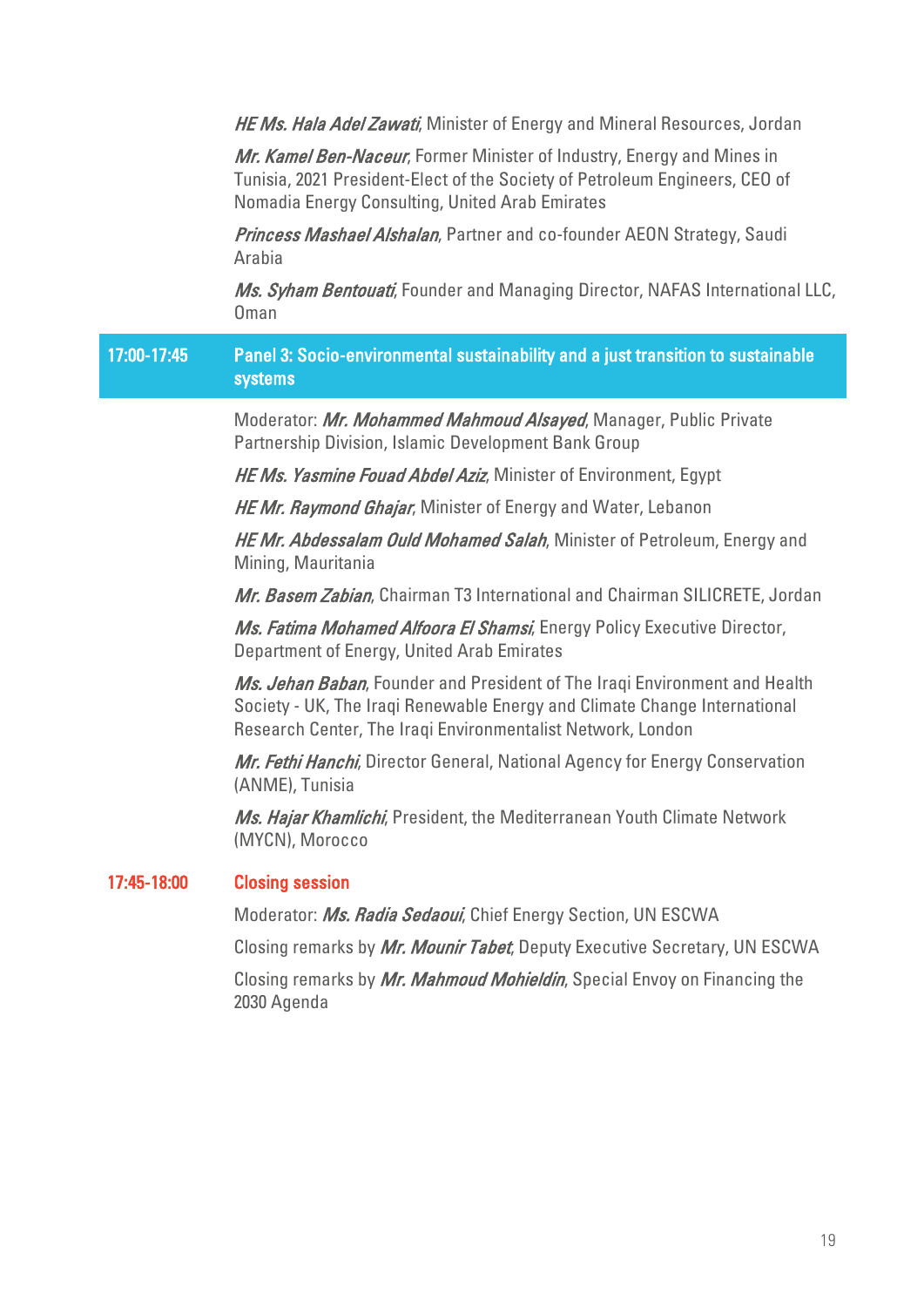## <span id="page-19-0"></span>ANNEX III: **List of Participants\***

#### **Opening**

Ms. Rola Dashti - Under-Secretary-General of the United Nations and Executive Secretary ESCWA

Ms. Amina Mohammed - Deputy Secretary-General United Nations

HRH Prince Abdulaziz bin Salman bin Abdulaziz Al Saud - Minister of Energy, Saudi Arabia

HE Mr. Mohamed Ould Bilal - Prime Minister of Mauritania

Panel 1: Financing for Development, Natural resource management and Economic diversification

Moderator: Mr. Jamal Saghir - Professor McGill University, Montreal, Distinguished Fellow at the Institute of Financial Economics

Mr. Tony Addison - Professor, Development Economics Research Group (DERG)

Non-Resident Senior Research Fellow, University of Copenhagen UNU-WIDER

Mr. Alan Roe - Senior Non-Resident Research Fellow, The United Nations University World Institute for Development Economics Research, UNU-WIDER

Mr. Ahmed Ali Attiga – CEO, Arab Petroleum Investments Corporation (APICORP)

Ms. Carole Nakhle – CEO, Crystol Energy, UK

Mr. Ronald J. Long – Senior Advisor, International Tax & Investment Center Oil & Gas Tax and Regulatory Dialogue, US

Mr. Arkan El-Seblani - Regional Manager Anti-Corruption, UNDP

Ms. Sarah Hussain Akbar - Chairperson and CEO; Member of the Supreme Council, Oilserv Kuwait JV; Ministry of Planning and Development, Kuwait

#### Panel 2: Green and Circular Economy, Technology and Innovation

Moderator: Mr. Bassam Fattouh -Director, Oxford Institute for Energy Studies, UK

Mr. Adnan Shihab-ELDIN - Former OPEC Secretary General, Former Director General Kuwait Foundation for the Advancement of Sciences (KFAS)

HE Ms. Hala Adel Zawati - Minister of Energy and Mineral Resources, Jordan

Mr. Kamel Ben-Naceur - Former Minister of Industry, Energy and Mines in Tunisia, President-2021 Elect of the Society of Petroleum Engineers, CEO, Nomadia Energy Consulting, UAE

Princess Mashael Alshalan - Partner and cofounder, AEON Strategy, Saudi Arabia

Ms. Syham Bentouati - Founder and Managing Director, NAFAS International LLC, Oman

Panel 3: Socio-environmental sustainability and a just transition to Sustainable Systems

Moderator: Mr. Mohammed Mahmoud Alsayed - Manager, Public Private Partnership Division, Islamic Development Bank Group (IsDB), Saudi Arabia

HE Ms. Yasmine Fouad Abdel Aziz – Minister of Environment, Egypt

HE Mr. Raymond Ghajar – Minister of Energy and Water, Lebanon

HE Mr. Abdessalam Ould Mohamed Salah – Minister of Petroleum, Energy and Mining, Mauritania

Mr. Basem Zabian – Chairman, T3 International and SILICRETE, Jordan

––––––––––––––––––––––––––––––

<sup>\*</sup> Issued as submitted.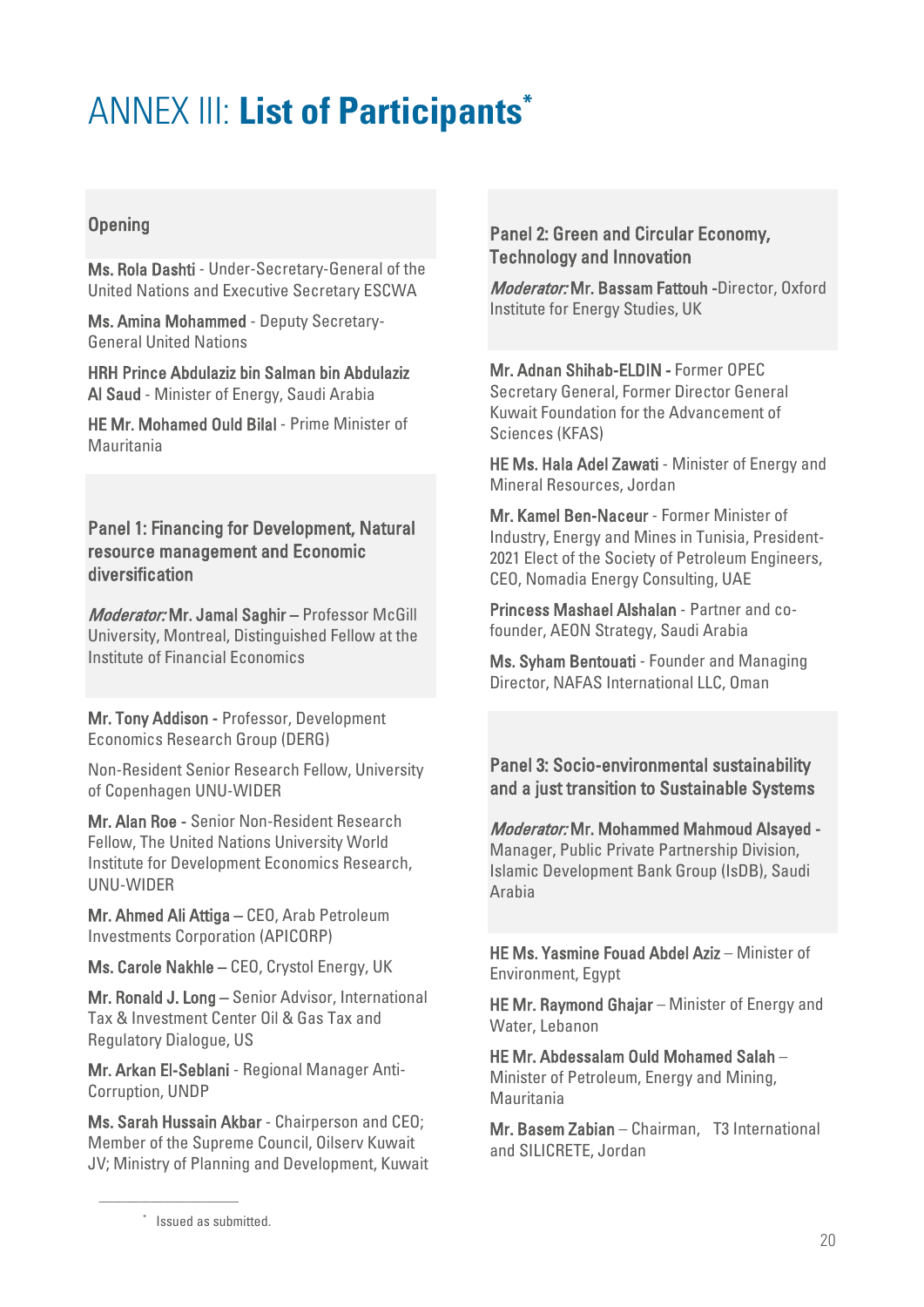Ms. Fatima Mohamed Alfoora El Shamsi - Energy Policy Executive Director, Department of Energy, UAE

Ms. Jehan Baban - Founder and President, "The Iraqi Environment and Health Society-UK; The Iraqi Renewable Energy and Climate Change International Research Center in London; The Iraqi Environmentalist Network"

Mr. Fethi Hanchi - Director General, National Agency for Energy Conservation (ANME), Tunisia

Ms. Hajar KHAMLICHI – President, the Mediterranean Youth Climate Network (MYCN), Morocco

#### **Closing**

Moderator: Ms. Radia Sedaoui - Chief Energy, ESCWA

Mr. Mounir Tabet - Deputy Executive Secretary, ESCWA

Mr. Mahmoud Mohieldin -Special Envoy on Financing the 2030 Agenda

#### **Participants**

HE Mr. Manhal Aziz Al-Khabbaz - Minister of Industry and Minerals – Iraq

Mr. Adam C. Bouloukos - Resident Representative - United Nations Development Programme - Saudi Arabia

Mr. Amr Nour –Director, Regional Commissions New York Office

Ms. Ana Rachael Powell - Executive Office of the Secretary-General – New York

Mr. Kohii Iwakami- Economic Affairs Officer, EDD – UNESCAP

Ms. Chiara Giamberardini – Programme Management Officer Regional Commissions – UNDESA -

Mr. Hongpeng Liu – Director, Energy Division-UNESCAP

#### Mr. Matthew David Wittenstein -

Technical Consultant – UNESCAP

Mr. Olivier Munyanesa – Economic Affairs Officer – UNDESA

Ms. Marit Kitaw - Governance Officer – UNECA

Mr. Hari Tulsidas – Sustainable Energy Division - UNECE

Mr. Scott Foster – Director Sustainable Energy Division – UNECE

Mr. Tarek El-Sheikh- United Nations Resident Coordinator – Kuwait

Ms. Irena Vojackova-Sollorano – United Nations Resident Coordinator and UNDP Resident Representative - Republic of Serbia

Ms. Charlotte Ndakorerwa - Special, Administration Assistant - UN Environment Programme

Ms. Ghussaina Ghassan Al-Hilu - Director of Natural Resources Projects - Ministry of Energy and Mineral Resources- Jordan

Mr. Ayman Shasly - International Policies Advisor - Ministry of Energy Industry & Mineral Resources – Saudi Arabia

Mr. Hassen El Agrebi –ANME -Tunisia

Mr. Mostafa Abdelhamid Ouki - Independent Consultant - UK

Ms. Leila R. Benali - Chief Economist – International Energy Forum (IEF)

Mr. Yesar Al-Maleki - Managing Director - Iraq Energy Institute

Mr. Hamid H. M. Sherwali - Chairperson of Board of Renewable Energies – Renewable Energy Authority of Libya

Mr. Mohamed Ould Yarguett -Technical Advisor-Ministry of Petroleum, Energy and Mines - Mauritania